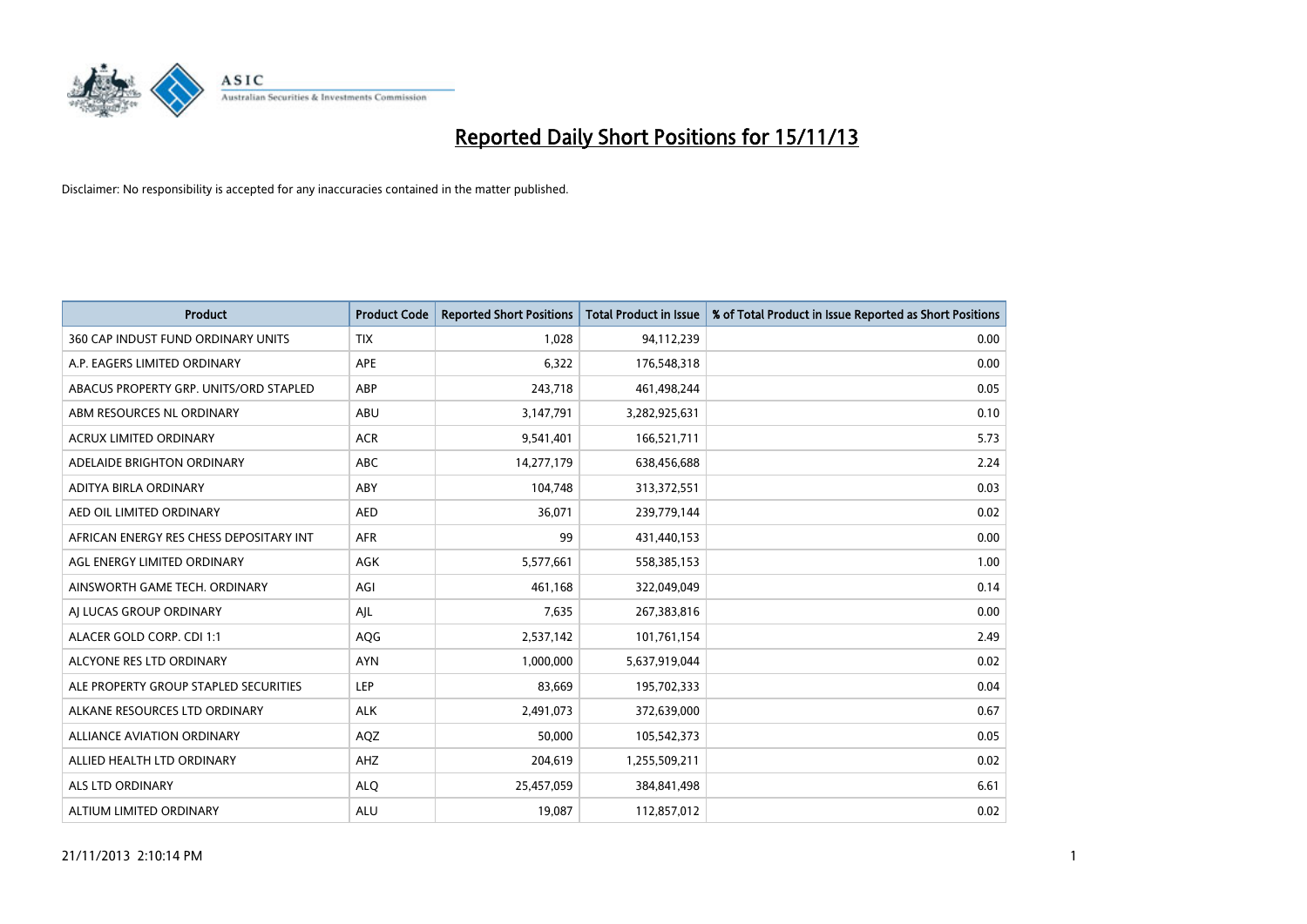

| <b>Product</b>                          | <b>Product Code</b> | <b>Reported Short Positions</b> | <b>Total Product in Issue</b> | % of Total Product in Issue Reported as Short Positions |
|-----------------------------------------|---------------------|---------------------------------|-------------------------------|---------------------------------------------------------|
| ALTONA MINING LTD ORDINARY              | <b>AOH</b>          | 481,533                         | 532,184,704                   | 0.09                                                    |
| ALUMINA LIMITED ORDINARY                | <b>AWC</b>          | 169,510,281                     | 2,806,225,615                 | 6.04                                                    |
| AMALGAMATED HOLDINGS ORDINARY           | <b>AHD</b>          | 21,711                          | 157,809,687                   | 0.01                                                    |
| AMCOM TELECOMM. ORDINARY                | AMM                 | 926,706                         | 244,557,101                   | 0.38                                                    |
| AMCOR LIMITED ORDINARY                  | AMC                 | 5,139,944                       | 1,206,684,923                 | 0.43                                                    |
| AMP LIMITED ORDINARY                    | AMP                 | 28,957,053                      | 2,957,737,964                 | 0.98                                                    |
| AMPELLA MINING ORDINARY                 | <b>AMX</b>          | 340,644                         | 248,000,493                   | 0.14                                                    |
| ANSELL LIMITED ORDINARY                 | <b>ANN</b>          | 6,409,042                       | 130,648,660                   | 4.91                                                    |
| ANTARES ENERGY LTD ORDINARY             | AZZ                 | 228,218                         | 255,000,000                   | 0.09                                                    |
| ANZ BANKING GRP LTD CAP NOTE            | ANZPD               | 3,250                           | 11,200,000                    | 0.03                                                    |
| ANZ BANKING GRP LTD ORDINARY            | ANZ                 | 6,096,098                       | 2,743,664,614                 | 0.22                                                    |
| APA GROUP STAPLED SECURITIES            | <b>APA</b>          | 11,670,145                      | 835,750,807                   | 1.40                                                    |
| APN NEWS & MEDIA ORDINARY               | <b>APN</b>          | 16,462,816                      | 661,526,586                   | 2.49                                                    |
| AQUARIUS PLATINUM. ORDINARY             | <b>AOP</b>          | 6,758,663                       | 486,851,336                   | 1.39                                                    |
| AQUILA RESOURCES ORDINARY               | <b>AQA</b>          | 13,888,876                      | 411,804,442                   | 3.37                                                    |
| ARAFURA RESOURCE LTD ORDINARY           | ARU                 | 8,367                           | 441,270,644                   | 0.00                                                    |
| ARB CORPORATION ORDINARY                | ARP                 | 1,551,654                       | 72,481,302                    | 2.14                                                    |
| ARDENT LEISURE GROUP STAPLED SECURITIES | AAD                 | 2,802,087                       | 405,055,708                   | 0.69                                                    |
| ARENA REIT ORDINARY UNITS               | <b>ARF</b>          | 16,430                          | 206,342,963                   | 0.01                                                    |
| ARISTOCRAT LEISURE ORDINARY             | ALL                 | 8,987,665                       | 551,418,047                   | 1.63                                                    |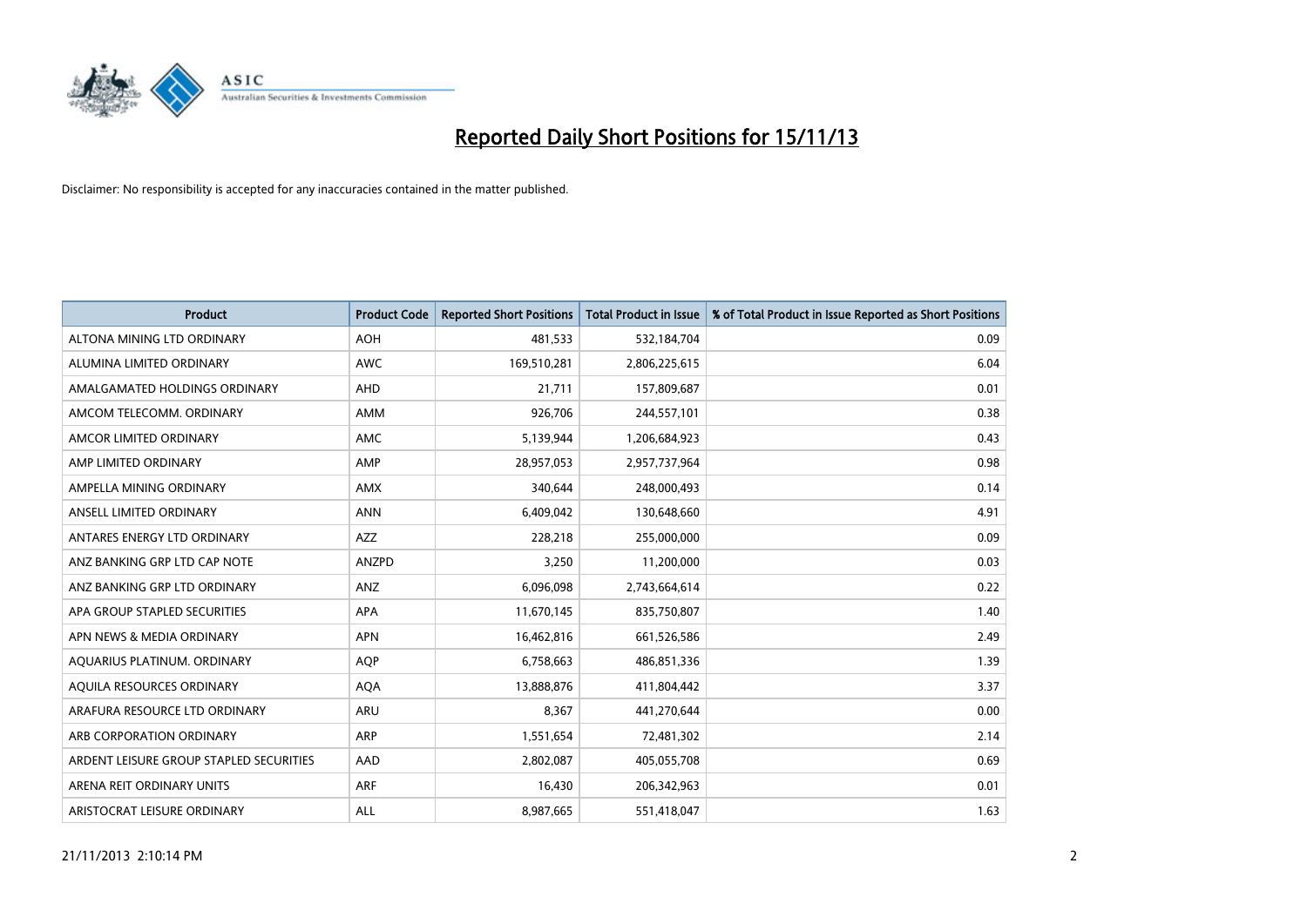

| <b>Product</b>                            | <b>Product Code</b> | <b>Reported Short Positions</b> | <b>Total Product in Issue</b> | % of Total Product in Issue Reported as Short Positions |
|-------------------------------------------|---------------------|---------------------------------|-------------------------------|---------------------------------------------------------|
| ARRIUM LTD ORDINARY                       | ARI                 | 32,026,911                      | 1,361,469,008                 | 2.35                                                    |
| ASCIANO LIMITED ORDINARY                  | <b>AIO</b>          | 8,540,065                       | 975,385,664                   | 0.88                                                    |
| ASG GROUP LIMITED ORDINARY                | ASZ                 | 1,341,613                       | 206,720,839                   | 0.65                                                    |
| ASPEN GROUP ORD/UNITS STAPLED             | APZ                 | 90,960                          | 119,946,366                   | 0.08                                                    |
| ASTRO JAP PROP GROUP STAPLED US PROHIBIT. | AJA                 | 42,713                          | 67,211,752                    | 0.06                                                    |
| ASX LIMITED ORDINARY                      | ASX                 | 3,478,509                       | 193,595,162                   | 1.80                                                    |
| ATLANTIC LIMITED ORDINARY                 | ATI                 | 50.000                          | 154,757,339                   | 0.03                                                    |
| ATLAS IRON LIMITED ORDINARY               | AGO                 | 71,745,074                      | 915,496,158                   | 7.84                                                    |
| AUCKLAND INTERNATION ORDINARY             | <b>AIA</b>          | 10,971                          | 1,322,564,489                 | 0.00                                                    |
| AURIZON HOLDINGS LTD ORDINARY             | AZJ                 | 2,989,671                       | 2,137,284,503                 | 0.14                                                    |
| AURORA OIL & GAS ORDINARY                 | <b>AUT</b>          | 7,196,480                       | 448,785,778                   | 1.60                                                    |
| AUSDRILL LIMITED ORDINARY                 | ASL                 | 19,137,455                      | 312,277,224                   | 6.13                                                    |
| AUSENCO LIMITED ORDINARY                  | AAX                 | 1,487,890                       | 123,527,574                   | 1.20                                                    |
| <b>AUSTAL LIMITED ORDINARY</b>            | ASB                 | 657,449                         | 346,007,639                   | 0.19                                                    |
| AUSTIN ENGINEERING ORDINARY               | ANG                 | 459,991                         | 73,164,403                    | 0.63                                                    |
| AUSTRALAND PROPERTY STAPLED SECURITY      | ALZ                 | 2,831,386                       | 578,324,670                   | 0.49                                                    |
| AUSTRALIAN AGRICULT, ORDINARY             | AAC                 | 4,512,337                       | 532,294,404                   | 0.85                                                    |
| AUSTRALIAN INFR LTD ORDINARY              | <b>AIX</b>          | 3,659,255                       | 620,733,944                   | 0.59                                                    |
| AUSTRALIAN PHARM, ORDINARY                | API                 | 5,088,030                       | 488,115,883                   | 1.04                                                    |
| AUTOMOTIVE HOLDINGS ORDINARY              | AHE                 | 310,426                         | 260,579,682                   | 0.12                                                    |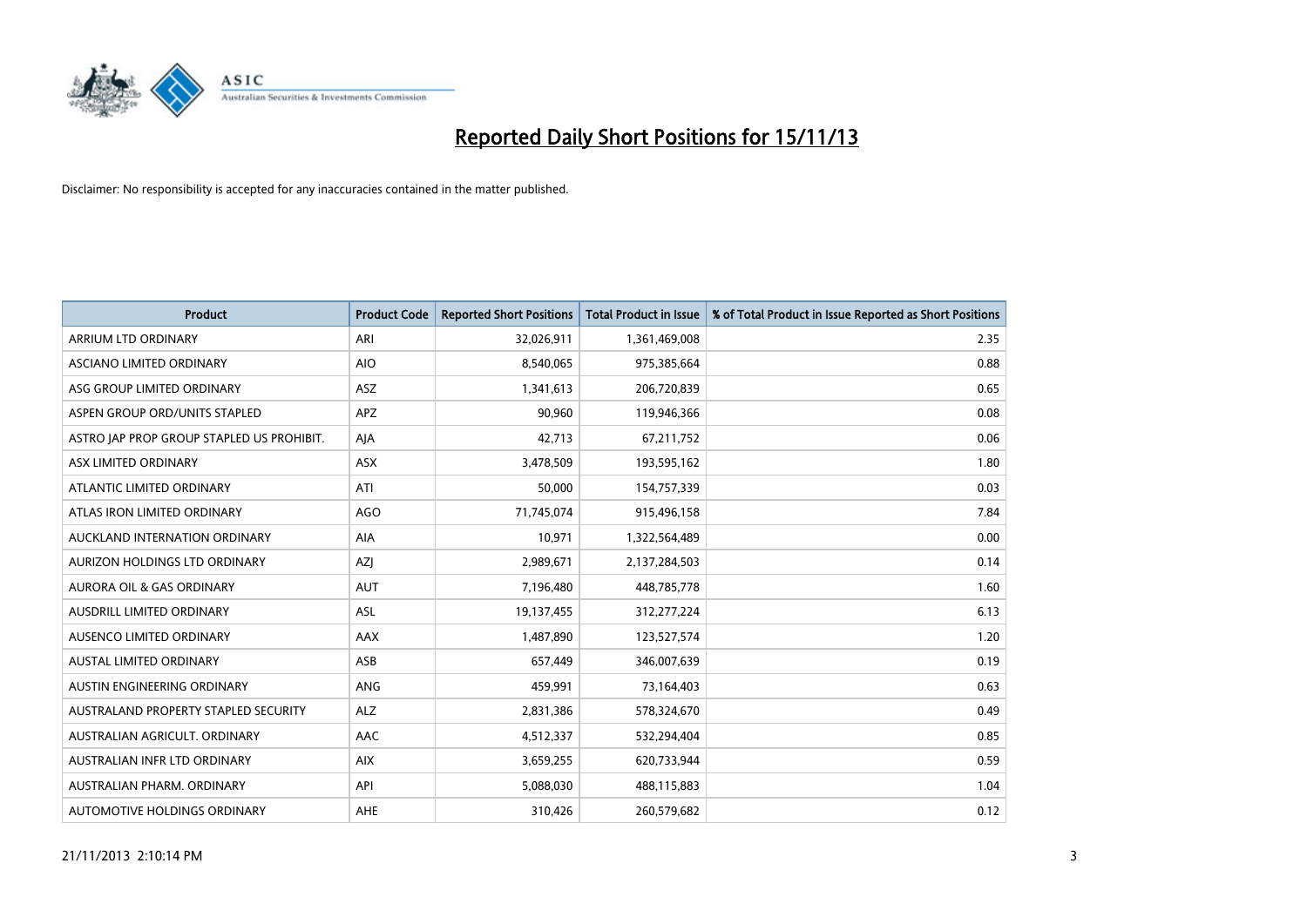

| <b>Product</b>                                | <b>Product Code</b> | <b>Reported Short Positions</b> | <b>Total Product in Issue</b> | % of Total Product in Issue Reported as Short Positions |
|-----------------------------------------------|---------------------|---------------------------------|-------------------------------|---------------------------------------------------------|
| AVIENNINGS LIMITED ORDINARY                   | <b>AVJ</b>          | 69,999                          | 384,423,851                   | 0.02                                                    |
| AWE LIMITED ORDINARY                          | AWE                 | 1,083,255                       | 522,116,985                   | 0.21                                                    |
| <b>BANDANNA ENERGY ORDINARY</b>               | <b>BND</b>          | 19,127,465                      | 528,481,199                   | 3.62                                                    |
| BANK OF QUEENSLAND. ORDINARY                  | <b>BOO</b>          | 2,354,928                       | 319,809,993                   | 0.74                                                    |
| <b>BASE RES LIMITED ORDINARY</b>              | <b>BSE</b>          | 6,664,582                       | 561,840,029                   | 1.19                                                    |
| BATHURST RES NZ LTD ORDINARY                  | <b>BRL</b>          | 20,043,101                      | 821,457,725                   | 2.44                                                    |
| <b>BC IRON LIMITED ORDINARY</b>               | <b>BCI</b>          | 3,789                           | 123,778,630                   | 0.00                                                    |
| BEACH ENERGY LIMITED ORDINARY                 | <b>BPT</b>          | 19,256,150                      | 1,277,533,962                 | 1.51                                                    |
| BEADELL RESOURCE LTD ORDINARY                 | <b>BDR</b>          | 37,561,668                      | 790,727,280                   | 4.75                                                    |
| <b>BEGA CHEESE LTD ORDINARY</b>               | <b>BGA</b>          | 408,935                         | 151,866,050                   | 0.27                                                    |
| BENDIGO AND ADELAIDE ORDINARY                 | <b>BEN</b>          | 14,049,438                      | 409,961,672                   | 3.43                                                    |
| BERKELEY RESOURCES ORDINARY                   | <b>BKY</b>          | 110,523                         | 179,393,323                   | 0.06                                                    |
| BETASHARES ASX RES ETF UNITS                  | <b>ORE</b>          | 809,000                         | 3,020,814                     | 26.78                                                   |
| <b>BHP BILLITON LIMITED ORDINARY</b>          | <b>BHP</b>          | 6,507,223                       | 3,211,691,105                 | 0.20                                                    |
| <b>BILLABONG ORDINARY</b>                     | <b>BBG</b>          | 18,143,515                      | 478,944,292                   | 3.79                                                    |
| <b>BIONOMICS LIMITED ORDINARY</b>             | <b>BNO</b>          | 229,998                         | 412,155,924                   | 0.06                                                    |
| BLACKMORES LIMITED ORDINARY                   | <b>BKL</b>          | 11,284                          | 17,046,024                    | 0.07                                                    |
| <b>BLACKTHORN RESOURCES ORD US PROHIBITED</b> | <b>BTR</b>          | 886,288                         | 164,285,950                   | 0.54                                                    |
| <b>BLUESCOPE STEEL LTD ORDINARY</b>           | <b>BSL</b>          | 7,690,711                       | 558,733,728                   | 1.38                                                    |
| <b>BOART LONGYEAR ORDINARY</b>                | <b>BLY</b>          | 45,322,145                      | 461,163,412                   | 9.83                                                    |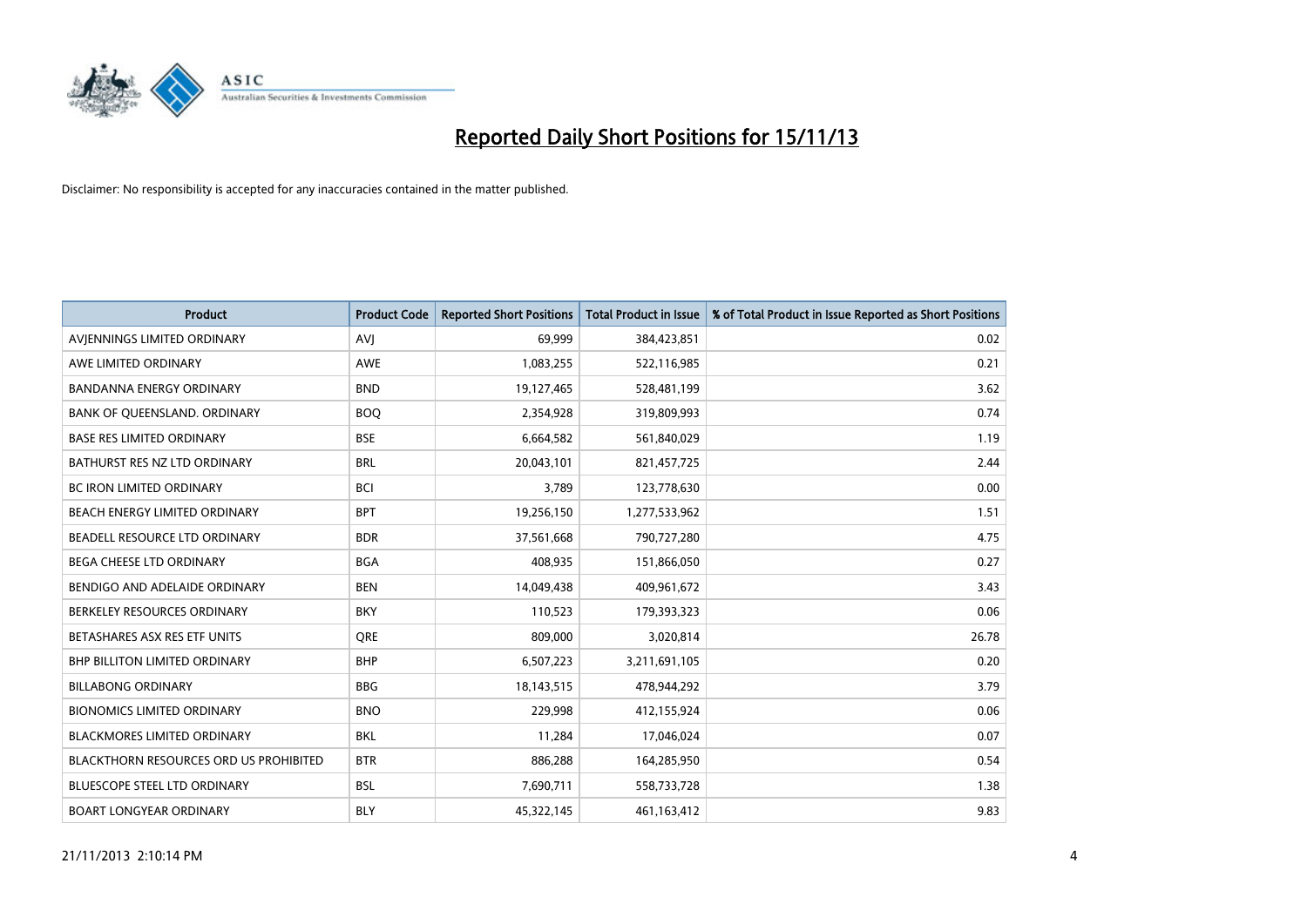

| <b>Product</b>                     | <b>Product Code</b> | <b>Reported Short Positions</b> | <b>Total Product in Issue</b> | % of Total Product in Issue Reported as Short Positions |
|------------------------------------|---------------------|---------------------------------|-------------------------------|---------------------------------------------------------|
| <b>BOOM LOGISTICS ORDINARY</b>     | <b>BOL</b>          | 99,999                          | 474,868,764                   | 0.02                                                    |
| <b>BORAL LIMITED, ORDINARY</b>     | <b>BLD</b>          | 46,693,171                      | 778,739,826                   | 6.00                                                    |
| <b>BRADKEN LIMITED ORDINARY</b>    | <b>BKN</b>          | 19,709,087                      | 169,240,662                   | 11.65                                                   |
| <b>BRAMBLES LIMITED ORDINARY</b>   | <b>BXB</b>          | 2,595,395                       | 1,558,820,789                 | 0.17                                                    |
| <b>BREVILLE GROUP LTD ORDINARY</b> | <b>BRG</b>          | 2,585,489                       | 130,095,322                   | 1.99                                                    |
| <b>BRICKWORKS LIMITED ORDINARY</b> | <b>BKW</b>          | 133,732                         | 148,038,996                   | 0.09                                                    |
| BUCCANEER ENERGY LTD ORDINARY      | <b>BCC</b>          | 379,833                         | 2,398,671,956                 | 0.02                                                    |
| <b>BURU ENERGY ORDINARY</b>        | <b>BRU</b>          | 13,963,074                      | 298,365,707                   | 4.68                                                    |
| <b>BWP TRUST ORDINARY UNITS</b>    | <b>BWP</b>          | 2,804,516                       | 627,165,919                   | 0.45                                                    |
| CABCHARGE AUSTRALIA ORDINARY       | CAB                 | 15,880,300                      | 120,430,683                   | 13.19                                                   |
| CALTEX AUSTRALIA ORDINARY          | <b>CTX</b>          | 1,822,959                       | 270,000,000                   | 0.68                                                    |
| CAPE LAMBERT RES LTD ORDINARY      | <b>CFE</b>          | 19,764                          | 675,809,769                   | 0.00                                                    |
| CAPITOL HEALTH ORDINARY            | <b>CAJ</b>          | 41,502                          | 430,799,793                   | 0.01                                                    |
| CARABELLA RES LTD ORDINARY         | <b>CLR</b>          | 100,000                         | 158,236,547                   | 0.06                                                    |
| <b>CARBON ENERGY ORDINARY</b>      | <b>CNX</b>          | 6,799                           | 1,150,931,288                 | 0.00                                                    |
| <b>CARDNO LIMITED ORDINARY</b>     | CDD                 | 7,327,467                       | 145,507,042                   | 5.04                                                    |
| CARNARVON PETROLEUM ORDINARY       | <b>CVN</b>          | 734                             | 937,796,875                   | 0.00                                                    |
| CARSALES.COM LTD ORDINARY          | <b>CRZ</b>          | 3,075,013                       | 237,748,965                   | 1.29                                                    |
| <b>CASH CONVERTERS ORDINARY</b>    | CCV                 | 6,292,755                       | 426,302,767                   | 1.48                                                    |
| CEDAR WOODS PROP. ORDINARY         | <b>CWP</b>          | 3,672                           | 73,732,683                    | 0.00                                                    |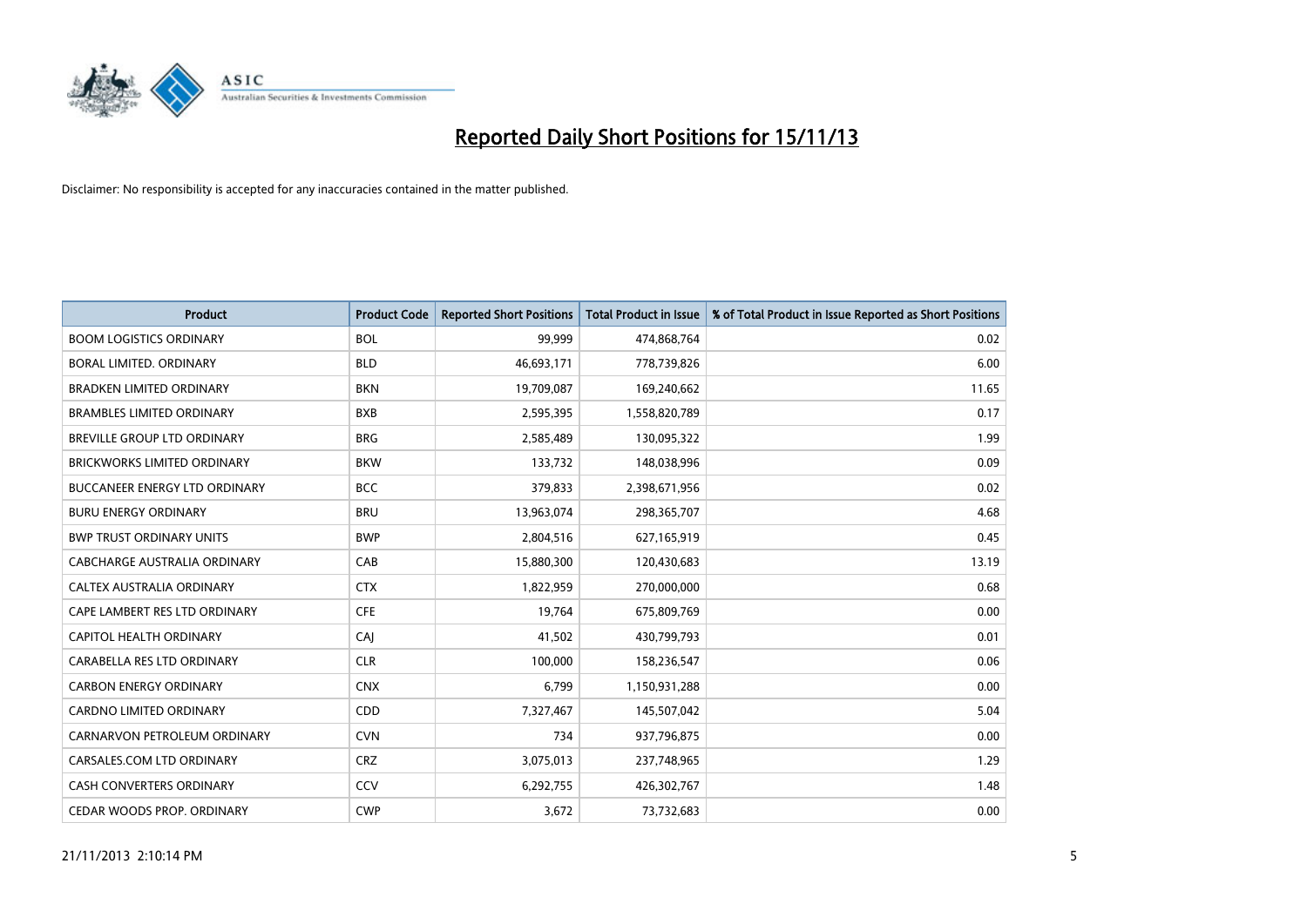

| <b>Product</b>                          | <b>Product Code</b> | <b>Reported Short Positions</b> | <b>Total Product in Issue</b> | % of Total Product in Issue Reported as Short Positions |
|-----------------------------------------|---------------------|---------------------------------|-------------------------------|---------------------------------------------------------|
| <b>CENTRAL PETROLEUM ORDINARY</b>       | <b>CTP</b>          | 520,507                         | 309,216,369                   | 0.17                                                    |
| CERAMIC FUEL CELLS ORDINARY             | <b>CFU</b>          | 991,102                         | 1,601,287,414                 | 0.06                                                    |
| CFS RETAIL TRUST GRP STAPLED SECURITIES | <b>CFX</b>          | 62,172,884                      | 2,858,286,690                 | 2.18                                                    |
| CHALLENGER DIV.PRO. STAPLED UNITS       | <b>CDI</b>          | 17,197                          | 214,101,013                   | 0.01                                                    |
| <b>CHALLENGER LIMITED ORDINARY</b>      | <b>CGF</b>          | 1,033,569                       | 530,862,585                   | 0.19                                                    |
| CHARTER HALL GROUP STAPLED US PROHIBIT. | <b>CHC</b>          | 327,423                         | 309,068,171                   | 0.11                                                    |
| <b>CHARTER HALL RETAIL UNITS</b>        | <b>CQR</b>          | 12,470,915                      | 341,843,880                   | 3.65                                                    |
| <b>CHORUS LIMITED ORDINARY</b>          | <b>CNU</b>          | 46,783                          | 396,369,767                   | 0.01                                                    |
| CITIGOLD CORP LTD ORDINARY              | <b>CTO</b>          | 213,031                         | 1,352,907,765                 | 0.02                                                    |
| <b>CLOUGH LIMITED ORDINARY</b>          | <b>CLO</b>          | 370,980                         | 777,438,039                   | 0.05                                                    |
| COAL OF AFRICA LTD ORDINARY             | <b>CZA</b>          | 426                             | 1,048,368,613                 | 0.00                                                    |
| COALSPUR MINES LTD ORDINARY             | <b>CPL</b>          | 7,893,881                       | 641,394,435                   | 1.23                                                    |
| COCA-COLA AMATIL ORDINARY               | <b>CCL</b>          | 18,217,671                      | 763,590,249                   | 2.39                                                    |
| <b>COCHLEAR LIMITED ORDINARY</b>        | <b>COH</b>          | 9,089,977                       | 57,062,020                    | 15.93                                                   |
| <b>COCKATOO COAL ORDINARY</b>           | COK                 | 14,478,748                      | 886,294,158                   | 1.63                                                    |
| <b>CODAN LIMITED ORDINARY</b>           | <b>CDA</b>          | 834,269                         | 176,969,924                   | 0.47                                                    |
| <b>COFFEY INTERNATIONAL ORDINARY</b>    | <b>COF</b>          | 18,921                          | 255,833,165                   | 0.01                                                    |
| <b>COKAL LTD ORDINARY</b>               | <b>CKA</b>          | 18,398,013                      | 467,921,892                   | 3.93                                                    |
| <b>COLLECTION HOUSE ORDINARY</b>        | <b>CLH</b>          | 979,708                         | 128,969,148                   | 0.76                                                    |
| COMMONWEALTH BANK, ORDINARY             | <b>CBA</b>          | 5,267,244                       | 1,611,928,836                 | 0.33                                                    |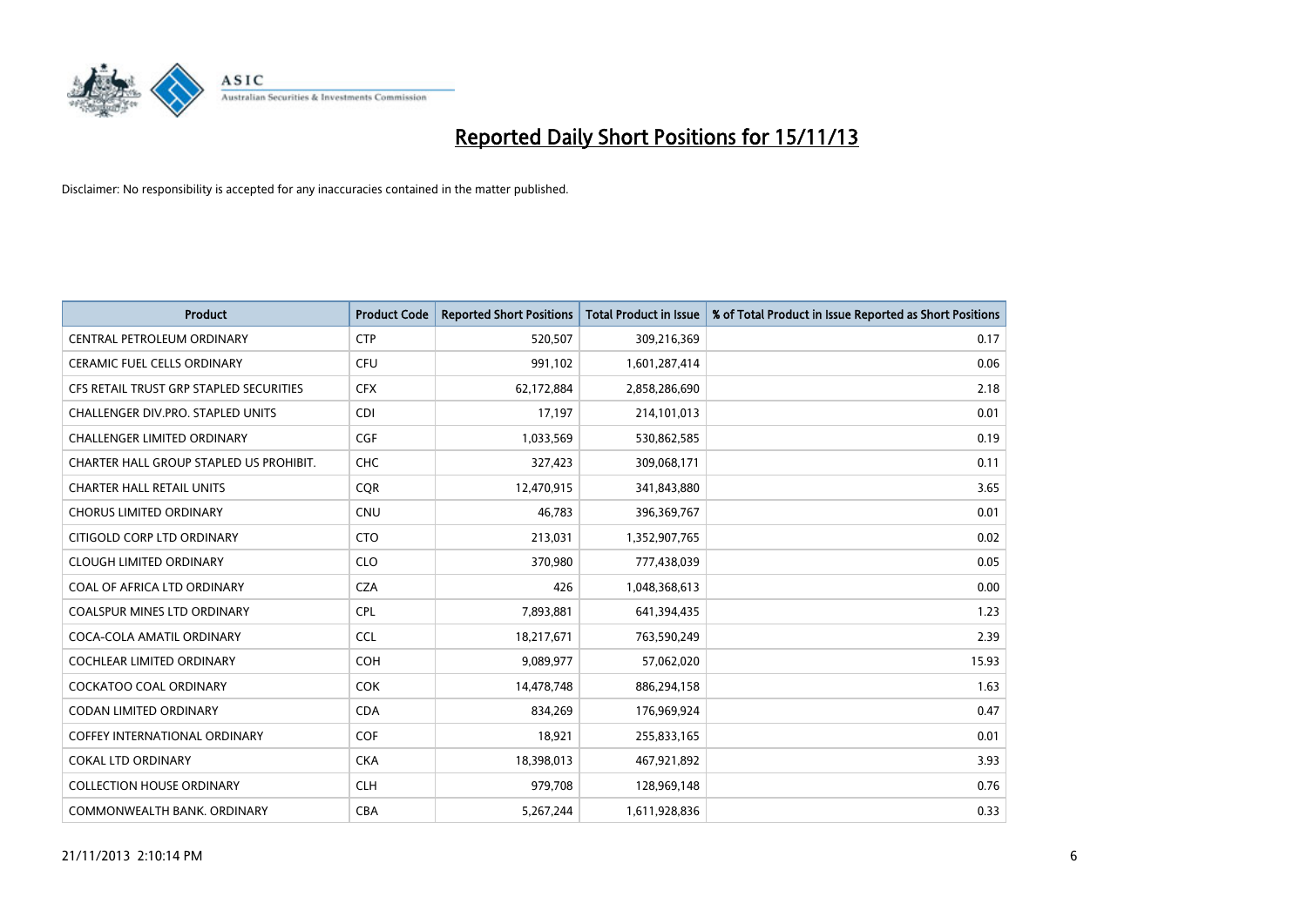

| Product                                 | <b>Product Code</b> | <b>Reported Short Positions</b> | Total Product in Issue | % of Total Product in Issue Reported as Short Positions |
|-----------------------------------------|---------------------|---------------------------------|------------------------|---------------------------------------------------------|
| COMMONWEALTH PROP ORDINARY UNITS        | <b>CPA</b>          | 6,748,484                       | 2,347,003,413          | 0.29                                                    |
| <b>COMPASS RESOURCES ORDINARY</b>       | <b>CMR</b>          | 53,424                          | 1,403,744,100          | 0.00                                                    |
| <b>COMPUTERSHARE LTD ORDINARY</b>       | <b>CPU</b>          | 12,871,310                      | 556,203,079            | 2.31                                                    |
| COOPER ENERGY LTD ORDINARY              | <b>COE</b>          | 387,324                         | 329,235,509            | 0.12                                                    |
| CORP TRAVEL LIMITED ORDINARY            | <b>CTD</b>          | 251,410                         | 78,246,245             | 0.32                                                    |
| <b>CREDIT CORP GROUP ORDINARY</b>       | <b>CCP</b>          | 32,218                          | 46,131,882             | 0.07                                                    |
| <b>CROMWELL PROP STAPLED SECURITIES</b> | <b>CMW</b>          | 12,972,442                      | 1,719,157,262          | 0.75                                                    |
| <b>CROWE HORWATH AUS ORDINARY</b>       | <b>CRH</b>          | 785,490                         | 273,005,429            | 0.29                                                    |
| CROWN RESORTS LTD ORDINARY              | <b>CWN</b>          | 1,050,468                       | 728,394,185            | 0.14                                                    |
| <b>CSG LIMITED ORDINARY</b>             | CSV                 | 164,637                         | 278,973,075            | 0.06                                                    |
| <b>CSL LIMITED ORDINARY</b>             | <b>CSL</b>          | 522,522                         | 487,166,366            | 0.11                                                    |
| <b>CSR LIMITED ORDINARY</b>             | <b>CSR</b>          | 35,041,464                      | 506,000,315            | 6.93                                                    |
| <b>CUDECO LIMITED ORDINARY</b>          | CDU                 | 9,103,720                       | 205,017,174            | 4.44                                                    |
| DART ENERGY LTD ORDINARY                | <b>DTE</b>          | 6,289,702                       | 1,108,251,519          | 0.57                                                    |
| DATA#3 LIMITED ORDINARY                 | <b>DTL</b>          | 621,860                         | 153,974,950            | 0.40                                                    |
| DAVID JONES LIMITED ORDINARY            | <b>DJS</b>          | 49,046,313                      | 537,137,845            | 9.13                                                    |
| <b>DECMIL GROUP LIMITED ORDINARY</b>    | <b>DCG</b>          | 3,939,310                       | 168,657,794            | 2.34                                                    |
| DEEP YELLOW LIMITED ORDINARY            | <b>DYL</b>          | 100,002                         | 1,612,407,567          | 0.01                                                    |
| DEVINE LIMITED ORDINARY                 | <b>DVN</b>          | 65,909                          | 158,730,556            | 0.04                                                    |
| DEXUS PROPERTY GROUP STAPLED UNITS      | <b>DXS</b>          | 35,339,884                      | 4,628,228,426          | 0.76                                                    |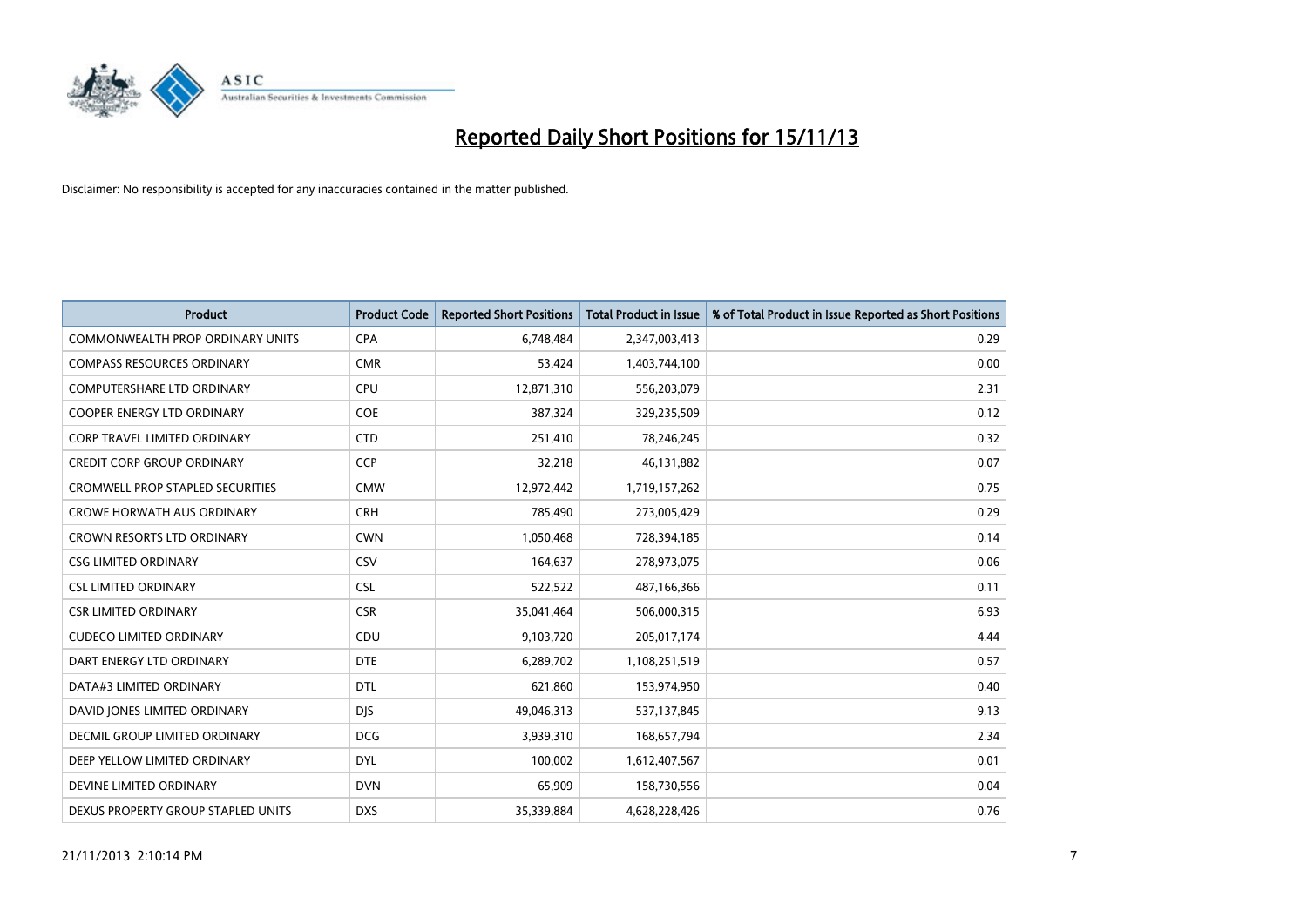

| <b>Product</b>                       | <b>Product Code</b> | <b>Reported Short Positions</b> | <b>Total Product in Issue</b> | % of Total Product in Issue Reported as Short Positions |
|--------------------------------------|---------------------|---------------------------------|-------------------------------|---------------------------------------------------------|
| DISCOVERY METALS LTD ORDINARY        | <b>DML</b>          | 11,337,432                      | 560,034,418                   | 2.02                                                    |
| DOMINO PIZZA ENTERPR ORDINARY        | <b>DMP</b>          | 746,673                         | 85,915,713                    | 0.87                                                    |
| DONACO INTERNATIONAL ORDINARY        | <b>DNA</b>          | 861,922                         | 371,731,146                   | 0.23                                                    |
| DOWNER EDI LIMITED ORDINARY          | <b>DOW</b>          | 13,335,807                      | 434,734,970                   | 3.07                                                    |
| DRAGON MINING LTD ORDINARY           | <b>DRA</b>          | 50,146                          | 88,840,613                    | 0.06                                                    |
| DRILLSEARCH ENERGY ORDINARY          | <b>DLS</b>          | 13,692,412                      | 430,465,895                   | 3.18                                                    |
| DUET GROUP STAPLED US PROHIBIT.      | <b>DUE</b>          | 21,698,906                      | 1,237,195,531                 | 1.75                                                    |
| DULUXGROUP LIMITED ORDINARY          | <b>DLX</b>          | 530,397                         | 377,019,430                   | 0.14                                                    |
| <b>DWS LTD ORDINARY</b>              | <b>DWS</b>          | 627,600                         | 132,362,763                   | 0.47                                                    |
| ECHO ENTERTAINMENT ORDINARY          | <b>EGP</b>          | 12,973,180                      | 825,672,730                   | 1.57                                                    |
| ELDERS LIMITED ORDINARY              | <b>ELD</b>          | 19,886,311                      | 455,013,329                   | 4.37                                                    |
| ELEMENTAL MINERALS ORDINARY          | <b>ELM</b>          | 176,299                         | 303,263,391                   | 0.06                                                    |
| <b>EMECO HOLDINGS ORDINARY</b>       | <b>EHL</b>          | 10,484,126                      | 599,675,707                   | 1.75                                                    |
| <b>ENDEAVOUR MIN CORP CDI 1:1</b>    | <b>EVR</b>          | 353,340                         | 83,273,218                    | 0.42                                                    |
| <b>ENERGY RESOURCES ORDINARY 'A'</b> | <b>ERA</b>          | 10,623,641                      | 517,725,062                   | 2.05                                                    |
| <b>ENERGY WORLD CORPOR. ORDINARY</b> | <b>EWC</b>          | 43,065,377                      | 1,734,166,672                 | 2.48                                                    |
| ENVESTRA LIMITED ORDINARY            | <b>ENV</b>          | 5,189,273                       | 1,796,808,474                 | 0.29                                                    |
| EQUATORIAL RES LTD ORDINARY          | EQX                 | 8                               | 121,885,353                   | 0.00                                                    |
| ERM POWER LIMITED ORDINARY           | EPW                 | 39,148                          | 209,188,914                   | 0.02                                                    |
| <b>ESERVGLOBAL LIMITED ORDINARY</b>  | ESV                 | 8,103,867                       | 249,045,997                   | 3.25                                                    |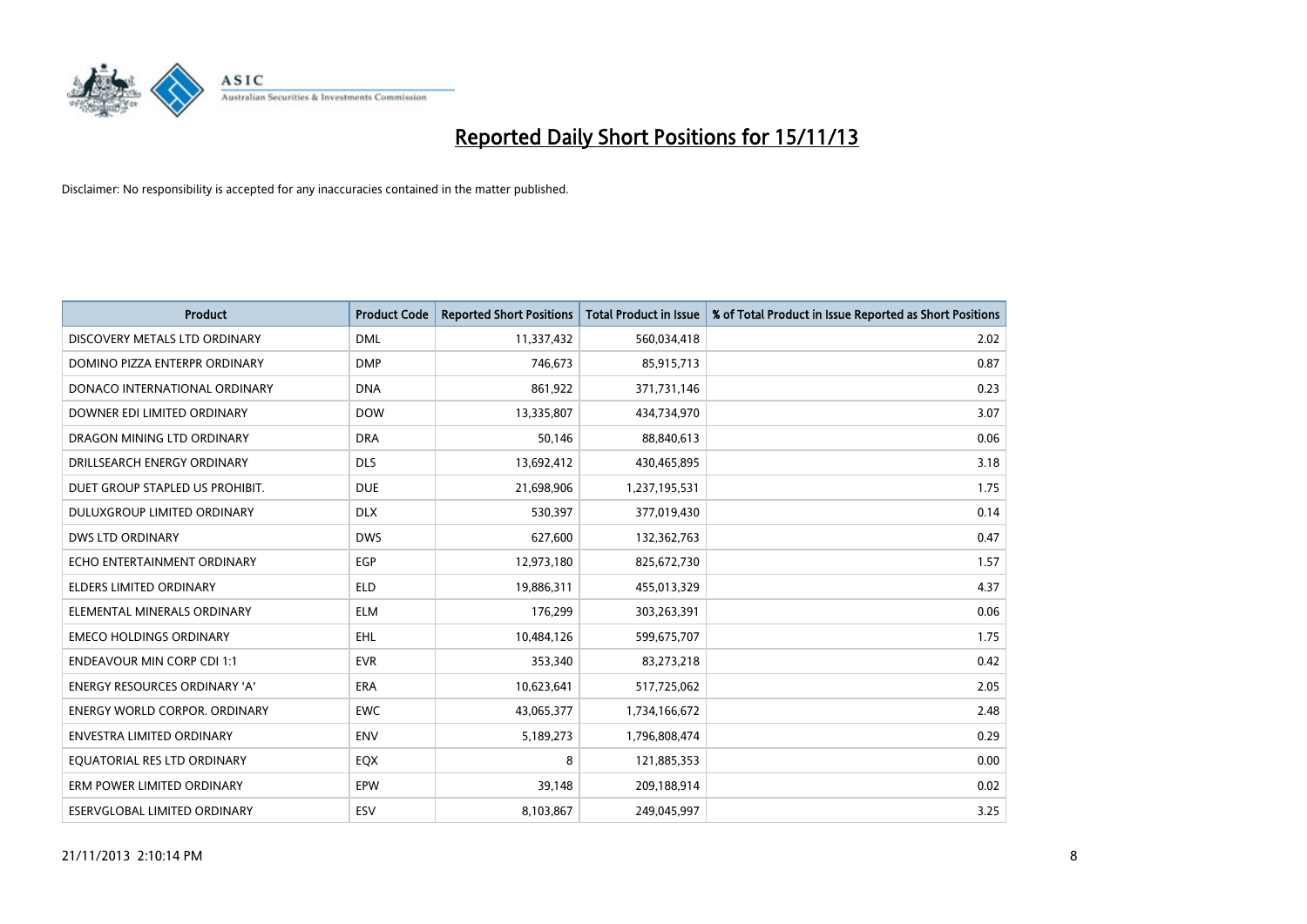

| <b>Product</b>                         | <b>Product Code</b> | <b>Reported Short Positions</b> | <b>Total Product in Issue</b> | % of Total Product in Issue Reported as Short Positions |
|----------------------------------------|---------------------|---------------------------------|-------------------------------|---------------------------------------------------------|
| ETHANE PIPELINE STAPLED SECURITIES     | <b>EPX</b>          | 1,352                           | 69,302,275                    | 0.00                                                    |
| EVOLUTION MINING LTD ORDINARY          | <b>EVN</b>          | 19,522,759                      | 708,652,367                   | 2.75                                                    |
| FAIRFAX MEDIA LTD ORDINARY             | <b>FXI</b>          | 274,060,243                     | 2,351,955,725                 | 11.65                                                   |
| FANTASTIC HOLDINGS ORDINARY            | <b>FAN</b>          | 4,286                           | 103,068,398                   | 0.00                                                    |
| FAR LTD ORDINARY                       | <b>FAR</b>          | 24,205,420                      | 2,499,846,742                 | 0.97                                                    |
| FEDERATION CNTRES ORD/UNIT STAPLED SEC | <b>FDC</b>          | 2,857,570                       | 1,427,641,565                 | 0.20                                                    |
| FISHER & PAYKEL H. ORDINARY            | <b>FPH</b>          | 332,264                         | 546,860,057                   | 0.06                                                    |
| FKP PROPERTY GROUP STAPLED SECURITIES  | <b>FKP</b>          | 17,073,121                      | 421,673,507                   | 4.05                                                    |
| FLEETWOOD CORP ORDINARY                | <b>FWD</b>          | 3,564,748                       | 60,522,619                    | 5.89                                                    |
| FLETCHER BUILDING ORDINARY             | <b>FBU</b>          | 2,678,972                       | 687,854,788                   | 0.39                                                    |
| FLEXIGROUP LIMITED ORDINARY            | <b>FXL</b>          | 333,177                         | 303,385,394                   | 0.11                                                    |
| FLIGHT CENTRE TRAVEL ORDINARY          | <b>FLT</b>          | 3,377,871                       | 100,530,453                   | 3.36                                                    |
| FLINDERS MINES LTD ORDINARY            | <b>FMS</b>          | 2,929,230                       | 1,824,843,676                 | 0.16                                                    |
| <b>FOCUS MINERALS LTD ORDINARY</b>     | <b>FML</b>          | 27,450,796                      | 9,137,375,877                 | 0.30                                                    |
| FONTERRA SHARE FUND ORDINARY UNITS     | <b>FSF</b>          | 28,319                          | 106,956,563                   | 0.03                                                    |
| <b>FORGE GROUP LIMITED ORDINARY</b>    | FGE                 | 1,430,350                       | 86,169,014                    | 1.66                                                    |
| FORTESCUE METALS GRP ORDINARY          | <b>FMG</b>          | 154,636,531                     | 3,113,798,151                 | 4.97                                                    |
| <b>G.U.D. HOLDINGS ORDINARY</b>        | <b>GUD</b>          | 5,180,706                       | 71,341,319                    | 7.26                                                    |
| <b>G8 EDUCATION LIMITED ORDINARY</b>   | <b>GEM</b>          | 993,842                         | 300,302,719                   | 0.33                                                    |
| <b>GALAXY RESOURCES ORDINARY</b>       | GXY                 | 10,348,974                      | 1,007,482,056                 | 1.03                                                    |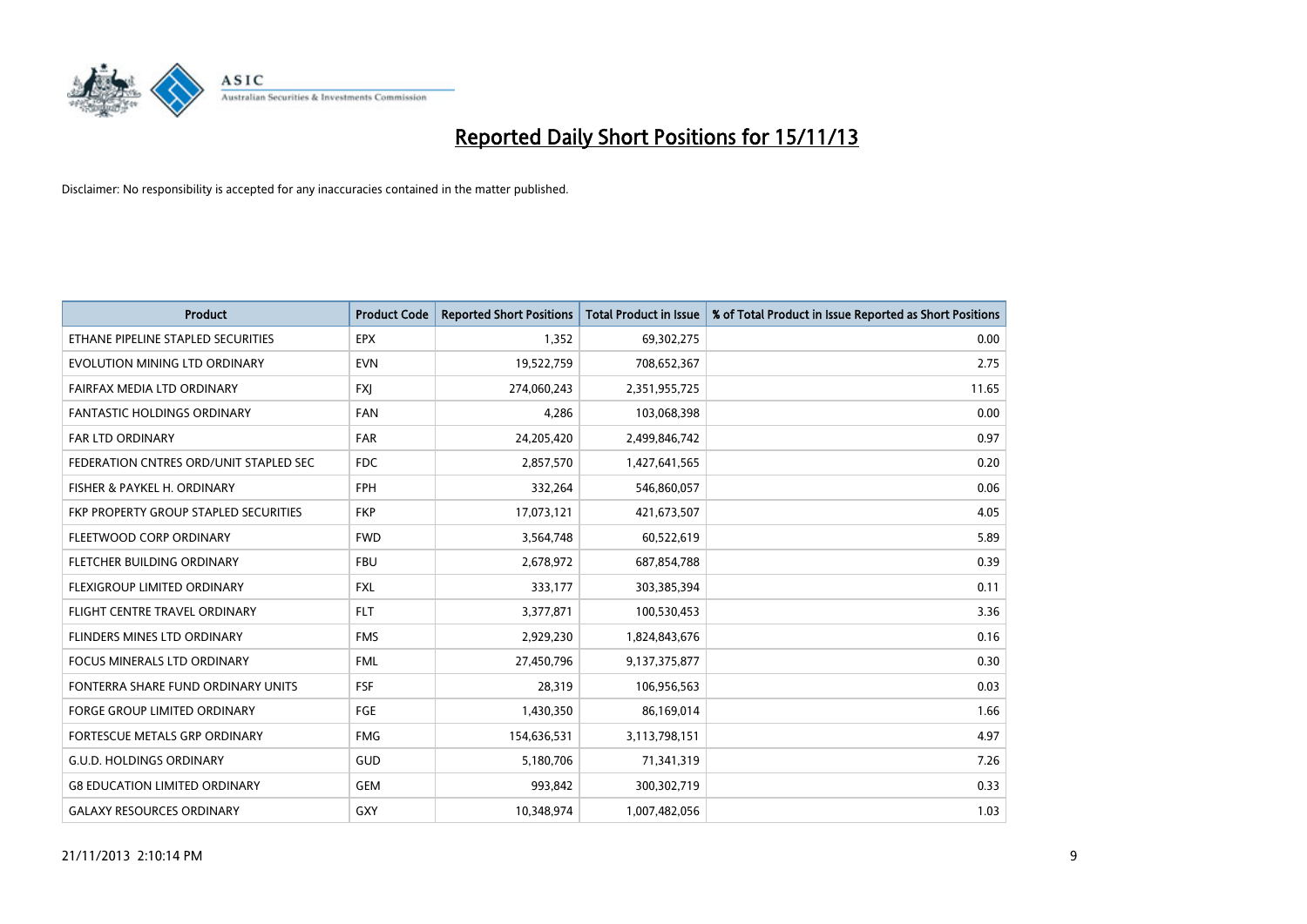

| <b>Product</b>                                   | <b>Product Code</b> | <b>Reported Short Positions</b> | <b>Total Product in Issue</b> | % of Total Product in Issue Reported as Short Positions |
|--------------------------------------------------|---------------------|---------------------------------|-------------------------------|---------------------------------------------------------|
| <b>GENETIC TECHNOLOGIES ORDINARY</b>             | <b>GTG</b>          | 182,610                         | 565,749,677                   | 0.03                                                    |
| <b>GEODYNAMICS LIMITED ORDINARY</b>              | GDY                 | 850                             | 406,452,608                   | 0.00                                                    |
| GI DYNAMICS, INC CDI US PROHIBITED               | GID                 | 1,381,654                       | 393,043,620                   | 0.35                                                    |
| <b>GINDALBIE METALS LTD ORDINARY</b>             | <b>GBG</b>          | 56,593,718                      | 1,493,054,193                 | 3.79                                                    |
| <b>GOODMAN FIELDER, ORDINARY</b>                 | GFF                 | 26,358,984                      | 1,955,559,207                 | 1.35                                                    |
| <b>GOODMAN GROUP STAPLED</b>                     | <b>GMG</b>          | 2,399,723                       | 1,718,742,809                 | 0.14                                                    |
| <b>GPT GROUP STAPLED SEC.</b>                    | <b>GPT</b>          | 9,170,616                       | 1,694,888,638                 | 0.54                                                    |
| <b>GRAINCORP LIMITED A CLASS ORDINARY</b>        | <b>GNC</b>          | 463,386                         | 228,855,628                   | 0.20                                                    |
| <b>GRANGE RESOURCES, ORDINARY</b>                | GRR                 | 4,530,640                       | 1,156,492,195                 | 0.39                                                    |
| <b>GREENCROSS LIMITED ORDINARY</b>               | GXL                 | 46,424                          | 37,535,276                    | 0.12                                                    |
| <b>GREENLAND MIN EN LTD ORDINARY</b>             | GGG                 | 7,338,654                       | 574,572,911                   | 1.28                                                    |
| <b>GROWTHPOINT PROPERTY ORD/UNIT STAPLED SEC</b> | GOZ                 | 125,609                         | 414,410,218                   | 0.03                                                    |
| <b>GROWTHPOINT PROPERTY RIGHTS 22-NOV-13</b>     | GOZR                | 103,448                         | 40,800,000                    | 0.25                                                    |
| <b>GRYPHON MINERALS LTD ORDINARY</b>             | GRY                 | 6,452,777                       | 400,797,615                   | 1.61                                                    |
| <b>GUILDFORD COAL LTD ORDINARY</b>               | <b>GUF</b>          | 562,776                         | 635,046,899                   | 0.09                                                    |
| <b>GWA GROUP LTD ORDINARY</b>                    | <b>GWA</b>          | 13,466,260                      | 306,533,770                   | 4.39                                                    |
| <b>HARVEY NORMAN ORDINARY</b>                    | <b>HVN</b>          | 64,291,214                      | 1,062,316,784                 | 6.05                                                    |
| <b>HENDERSON GROUP CDI 1:1</b>                   | <b>HGG</b>          | 1,168,944                       | 738,574,583                   | 0.16                                                    |
| HFA HOLDINGS LIMITED ORDINARY                    | <b>HFA</b>          | 3,863                           | 118,738,157                   | 0.00                                                    |
| <b>HIGHLANDS PACIFIC ORDINARY</b>                | <b>HIG</b>          | 500,001                         | 853,777,764                   | 0.06                                                    |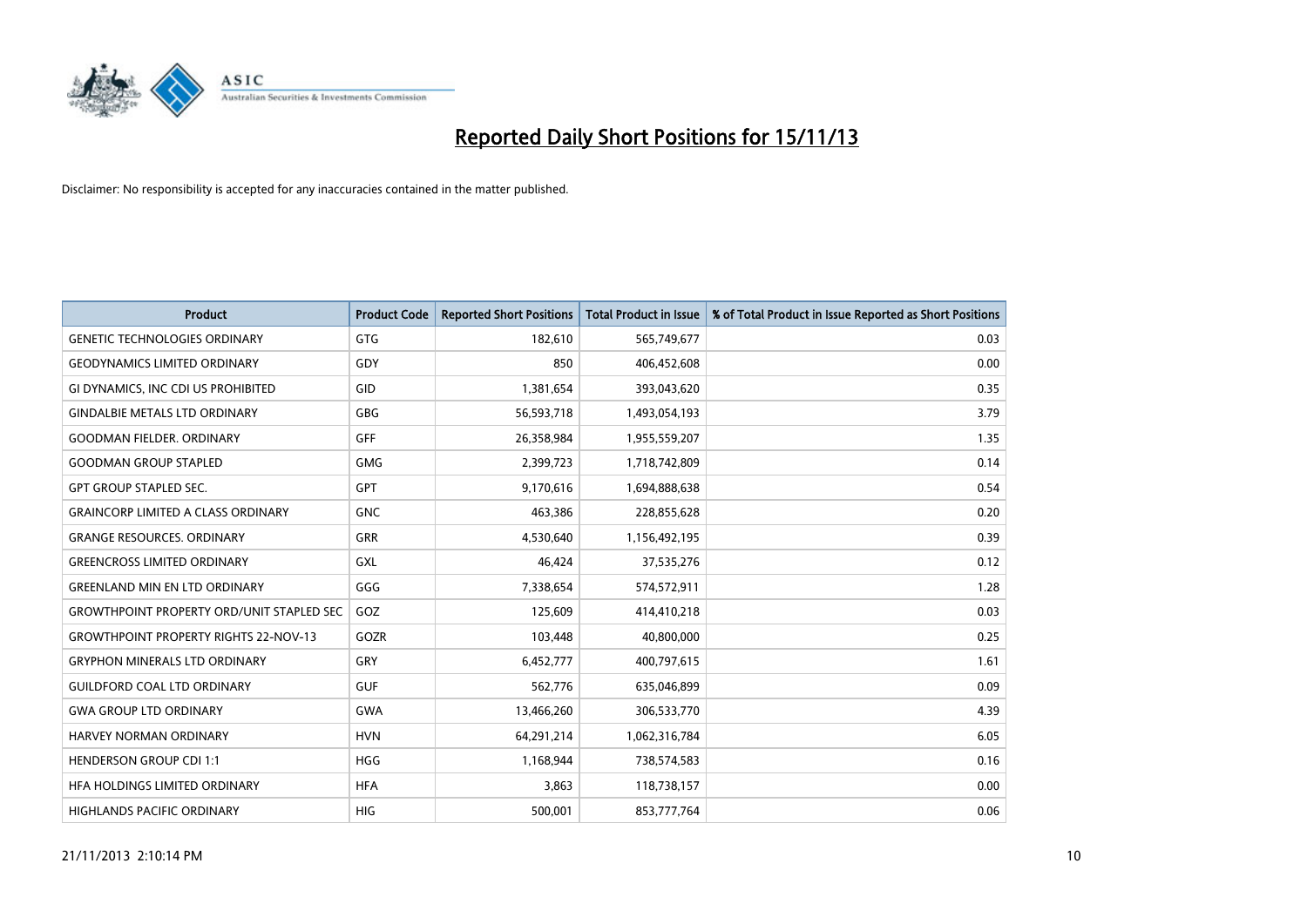

| <b>Product</b>                                | <b>Product Code</b> | <b>Reported Short Positions</b> | <b>Total Product in Issue</b> | % of Total Product in Issue Reported as Short Positions |
|-----------------------------------------------|---------------------|---------------------------------|-------------------------------|---------------------------------------------------------|
| HILLGROVE RES LTD ORDINARY                    | <b>HGO</b>          | 20,053,517                      | 1,178,589,221                 | 1.70                                                    |
| HILLS HOLDINGS LTD ORDINARY                   | HIL                 | 500,031                         | 240,891,309                   | 0.21                                                    |
| HORIZON OIL LIMITED ORDINARY                  | <b>HZN</b>          | 74,099,155                      | 1,301,147,932                 | 5.69                                                    |
| HOT CHILI LTD ORDINARY                        | <b>HCH</b>          | 10,000                          | 347,732,196                   | 0.00                                                    |
| <b>ICON ENERGY LIMITED ORDINARY</b>           | ICN                 | 4,647                           | 535,455,958                   | 0.00                                                    |
| <b>IINET LIMITED ORDINARY</b>                 | <b>IIN</b>          | 1,013,261                       | 161,238,847                   | 0.63                                                    |
| <b>ILUKA RESOURCES ORDINARY</b>               | <b>ILU</b>          | 42,003,029                      | 418,700,517                   | 10.03                                                   |
| <b>IMDEX LIMITED ORDINARY</b>                 | <b>IMD</b>          | 4,982,429                       | 210,473,188                   | 2.37                                                    |
| IMF (AUSTRALIA) LTD ORDINARY                  | <b>IMF</b>          | 5,675,516                       | 154,531,941                   | 3.67                                                    |
| <b>INCITEC PIVOT ORDINARY</b>                 | IPL                 | 30,081,973                      | 1,628,730,107                 | 1.85                                                    |
| INDEPENDENCE GROUP ORDINARY                   | <b>IGO</b>          | 4,259,221                       | 233,323,905                   | 1.83                                                    |
| <b>INDOPHIL RESOURCES ORDINARY</b>            | <b>IRN</b>          | 2,087,169                       | 1,203,146,194                 | 0.17                                                    |
| INFIGEN ENERGY STAPLED SECURITIES             | <b>IFN</b>          | 6,437,806                       | 764,993,434                   | 0.84                                                    |
| <b>INFOMEDIA LTD ORDINARY</b>                 | IFM                 | 497,084                         | 304,953,155                   | 0.16                                                    |
| <b>INGENIA GROUP STAPLED SECURITIES</b>       | <b>INA</b>          | 156,208                         | 676,240,232                   | 0.02                                                    |
| INOVA RESOURCES LTD ORDINARY                  | <b>IVA</b>          | 258                             | 733,704,446                   | 0.00                                                    |
| INSURANCE AUSTRALIA ORDINARY                  | IAG                 | 7,849,854                       | 2,079,034,021                 | 0.38                                                    |
| INTEGRATED RESEARCH ORDINARY                  | IRI                 | 1,911                           | 168,624,953                   | 0.00                                                    |
| <b>INTREPID MINES ORDINARY</b>                | <b>IAU</b>          | 19,860,921                      | 556,273,428                   | 3.57                                                    |
| <b>INVESTA OFFICE FUND STAPLED SECURITIES</b> | <b>IOF</b>          | 1,412,409                       | 614,047,458                   | 0.23                                                    |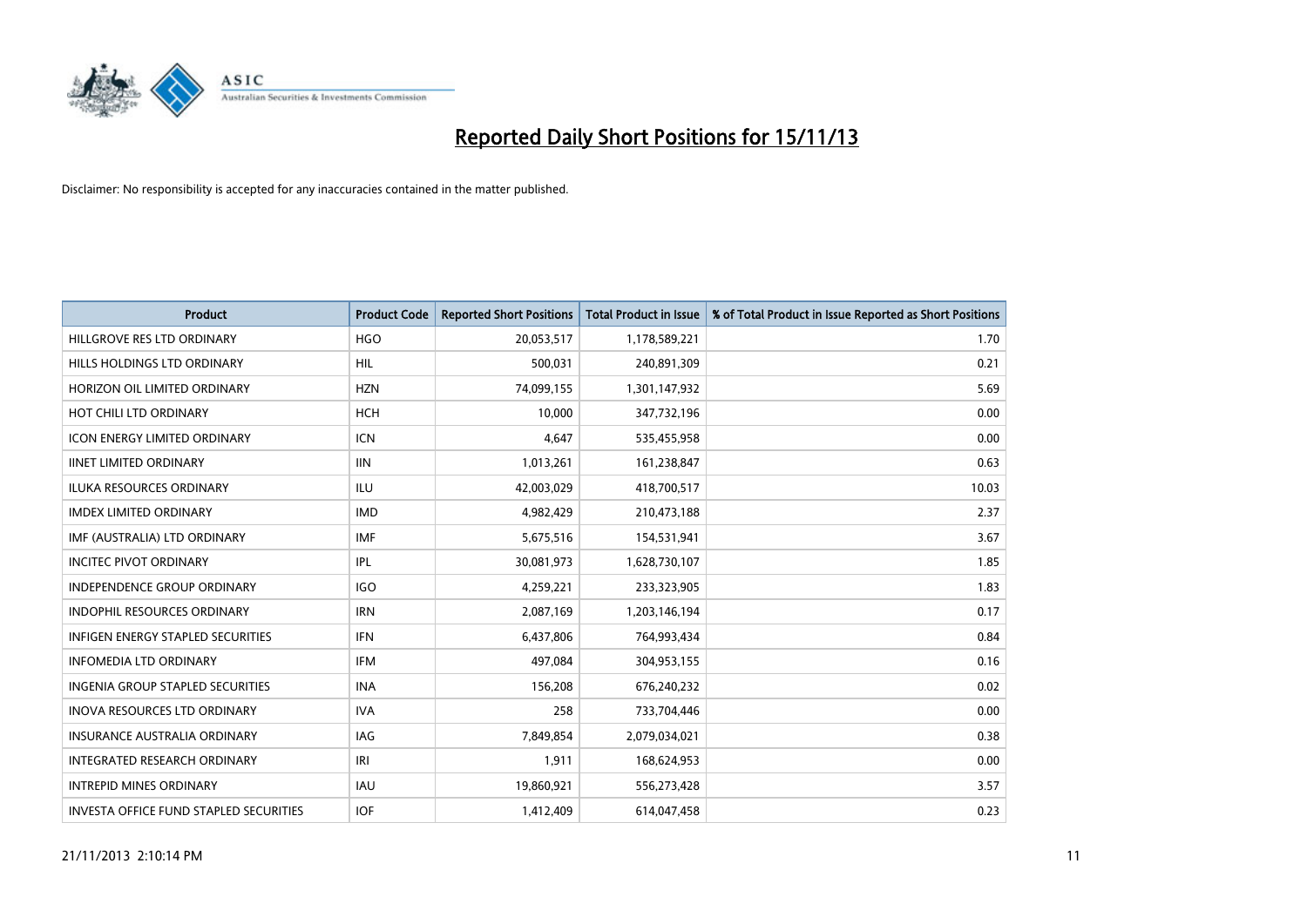

| <b>Product</b>                                  | <b>Product Code</b> | <b>Reported Short Positions</b> | <b>Total Product in Issue</b> | % of Total Product in Issue Reported as Short Positions |
|-------------------------------------------------|---------------------|---------------------------------|-------------------------------|---------------------------------------------------------|
| <b>INVOCARE LIMITED ORDINARY</b>                | <b>IVC</b>          | 6,179,301                       | 110,030,298                   | 5.62                                                    |
| <b>IOOF HOLDINGS LTD ORDINARY</b>               | IFL                 | 1,841,027                       | 232,118,034                   | 0.79                                                    |
| <b>IPROPERTY GROUP LTD ORDINARY</b>             | <b>IPP</b>          | 27,000                          | 181,398,426                   | 0.01                                                    |
| <b>IRESS LIMITED ORDINARY</b>                   | <b>IRE</b>          | 410,080                         | 158,585,126                   | 0.26                                                    |
| <b>IRON ORE HOLDINGS ORDINARY</b>               | <b>IOH</b>          | 26,197                          | 161,174,005                   | 0.02                                                    |
| <b>ISELECT LTD ORDINARY</b>                     | <b>ISU</b>          | 1,312,054                       | 260,664,894                   | 0.50                                                    |
| <b>JAMES HARDIE INDUST CHESS DEPOSITARY INT</b> | <b>IHX</b>          | 7,340,401                       | 442,685,722                   | 1.66                                                    |
| <b>JB HI-FI LIMITED ORDINARY</b>                | <b>IBH</b>          | 7,260,202                       | 100,172,677                   | 7.25                                                    |
| <b>JUMBO INTERACTIVE ORDINARY</b>               | <b>JIN</b>          | 2,446                           | 43,752,560                    | 0.01                                                    |
| <b>KAGARA LTD ORDINARY</b>                      | KZL                 | 3,350,441                       | 798,953,117                   | 0.42                                                    |
| KAROON GAS AUSTRALIA ORDINARY                   | <b>KAR</b>          | 1,575,492                       | 255,841,581                   | 0.62                                                    |
| KATHMANDU HOLD LTD ORDINARY                     | <b>KMD</b>          | 40,373                          | 200,306,690                   | 0.02                                                    |
| <b>KBL MINING LIMITED ORDINARY</b>              | <b>KBL</b>          | 1,820                           | 393,535,629                   | 0.00                                                    |
| KINGSGATE CONSOLID. ORDINARY                    | <b>KCN</b>          | 21,341,259                      | 152,284,777                   | 14.01                                                   |
| KINGSROSE MINING LTD ORDINARY                   | <b>KRM</b>          | 440,156                         | 335,753,851                   | 0.13                                                    |
| LEIGHTON HOLDINGS ORDINARY                      | LEI                 | 23,874,146                      | 337,235,188                   | 7.08                                                    |
| LEND LEASE GROUP UNIT/ORD STAPLED               | LLC                 | 7,412,670                       | 576,712,337                   | 1.29                                                    |
| LINC ENERGY LTD ORDINARY                        | <b>LNC</b>          | 4,854,037                       | 518,687,562                   | 0.94                                                    |
| LONESTAR RESO LTD ORDINARY                      | LNR                 | 14,090                          | 697,187,211                   | 0.00                                                    |
| LYCOPODIUM LIMITED ORDINARY                     | LYL                 | 90                              | 38,955,103                    | 0.00                                                    |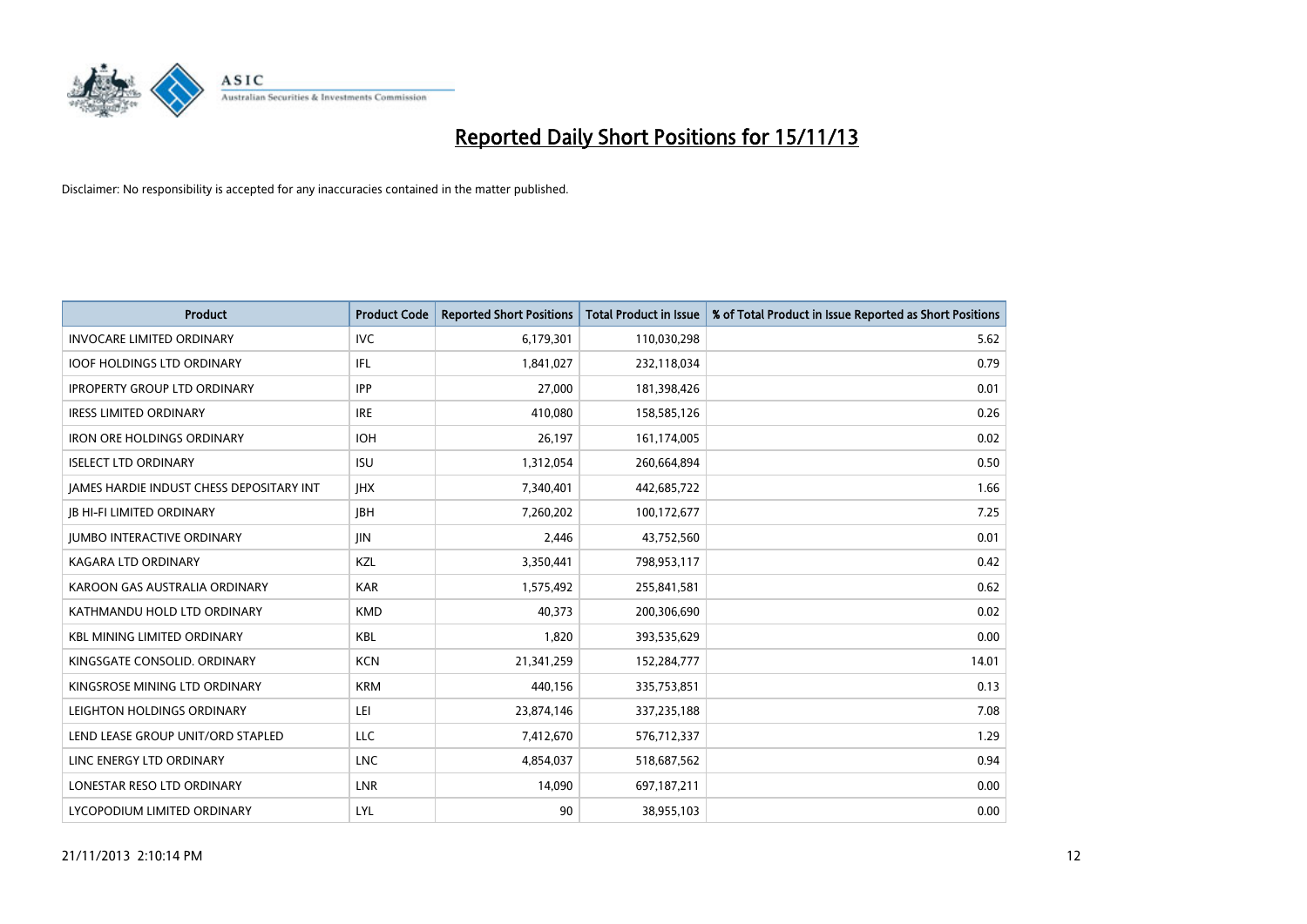

| <b>Product</b>                        | <b>Product Code</b> | <b>Reported Short Positions</b> | <b>Total Product in Issue</b> | % of Total Product in Issue Reported as Short Positions |
|---------------------------------------|---------------------|---------------------------------|-------------------------------|---------------------------------------------------------|
| LYNAS CORPORATION ORDINARY            | <b>LYC</b>          | 181,254,779                     | 1,961,160,594                 | 9.24                                                    |
| M2 TELECOMMUNICATION ORDINARY         | <b>MTU</b>          | 9,026,609                       | 179,384,685                   | 5.03                                                    |
| <b>MACA LIMITED ORDINARY</b>          | <b>MLD</b>          | 21,648                          | 172,500,000                   | 0.01                                                    |
| <b>MACMAHON HOLDINGS ORDINARY</b>     | <b>MAH</b>          | 5,204,106                       | 1,261,699,966                 | 0.41                                                    |
| MACO ATLAS ROADS GRP ORDINARY STAPLED | <b>MOA</b>          | 13,056,980                      | 487,230,540                   | 2.68                                                    |
| MACQUARIE GROUP LTD ORDINARY          | MQG                 | 1,812,417                       | 339,903,036                   | 0.53                                                    |
| MACQUARIE TELECOM GP ORDINARY         | MAQ                 | 4,697                           | 20,967,121                    | 0.02                                                    |
| MAGELLAN FIN GRP LTD ORDINARY         | <b>MFG</b>          | 650,255                         | 155,830,849                   | 0.42                                                    |
| <b>MATRIX C &amp; E LTD ORDINARY</b>  | <b>MCE</b>          | 2,948,658                       | 94,555,428                    | 3.12                                                    |
| MAVERICK DRILLING ORDINARY            | MAD                 | 9,511,260                       | 452,726,751                   | 2.10                                                    |
| MAXITRANS INDUSTRIES ORDINARY         | <b>MXI</b>          | 917,167                         | 183,993,392                   | 0.50                                                    |
| MAYNE PHARMA LTD ORDINARY             | <b>MYX</b>          | 629,121                         | 563,459,968                   | 0.11                                                    |
| MCMILLAN SHAKESPEARE ORDINARY         | <b>MMS</b>          | 797,958                         | 74,523,965                    | 1.07                                                    |
| <b>MCPHERSON'S LTD ORDINARY</b>       | <b>MCP</b>          | 20,000                          | 93,994,381                    | 0.02                                                    |
| MEDUSA MINING LTD ORDINARY            | <b>MML</b>          | 4,642,254                       | 198,349,106                   | 2.34                                                    |
| MELBOURNE IT LIMITED ORDINARY         | <b>MLB</b>          | 2,000                           | 82,858,121                    | 0.00                                                    |
| MEO AUSTRALIA LTD ORDINARY            | <b>MEO</b>          | 10,845                          | 627,264,587                   | 0.00                                                    |
| MERIDIAN ENERGY INSTALMENT RECEIPTS   | <b>MEZCA</b>        | 32,097                          | 1,255,413,626                 | 0.00                                                    |
| <b>MERMAID MARINE ORDINARY</b>        | <b>MRM</b>          | 1,314,693                       | 232,652,241                   | 0.57                                                    |
| MESOBLAST LIMITED ORDINARY            | <b>MSB</b>          | 17,438,813                      | 317,350,901                   | 5.50                                                    |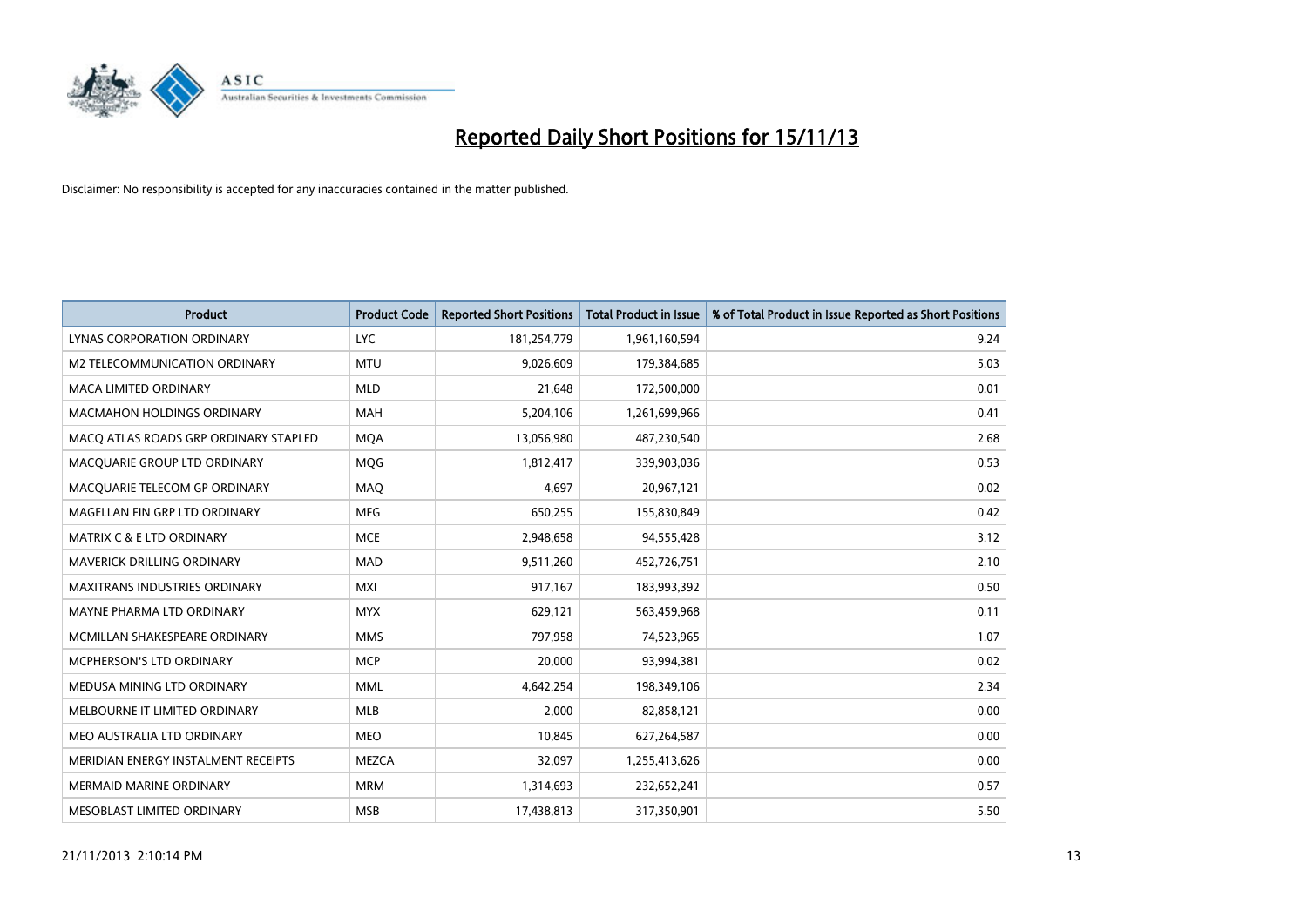

| <b>Product</b>                  | <b>Product Code</b> | <b>Reported Short Positions</b> | <b>Total Product in Issue</b> | % of Total Product in Issue Reported as Short Positions |
|---------------------------------|---------------------|---------------------------------|-------------------------------|---------------------------------------------------------|
| METALS X LIMITED ORDINARY       | <b>MLX</b>          | 46,230                          | 1,653,036,110                 | 0.00                                                    |
| METCASH LIMITED ORDINARY        | <b>MTS</b>          | 90,335,640                      | 880,704,786                   | 10.26                                                   |
| METMINCO LIMITED ORDINARY       | <b>MNC</b>          | 966,726                         | 1,749,543,023                 | 0.06                                                    |
| MICLYN EXP OFFSHR ORDINARY      | <b>MIO</b>          | 87,643                          | 281,754,775                   | 0.03                                                    |
| MIGHTY RIVER POWER ORDINARY     | <b>MYT</b>          | 1,950,939                       | 1,400,000,094                 | 0.14                                                    |
| MILTON CORPORATION ORDINARY     | <b>MLT</b>          | 46,655                          | 627,357,755                   | 0.01                                                    |
| MINCOR RESOURCES NL ORDINARY    | <b>MCR</b>          | 2,378,345                       | 188,208,274                   | 1.26                                                    |
| MINERAL DEPOSITS ORDINARY       | <b>MDL</b>          | 2,108,039                       | 83,538,786                    | 2.52                                                    |
| MINERAL RESOURCES, ORDINARY     | <b>MIN</b>          | 3,304,938                       | 186,112,198                   | 1.78                                                    |
| MINT WIRELESS ORDINARY          | <b>MNW</b>          | 231,786                         | 403,872,395                   | 0.06                                                    |
| MIRABELA NICKEL LTD ORDINARY    | <b>MBN</b>          | 23,121,190                      | 876,801,147                   | 2.64                                                    |
| MIRVAC GROUP STAPLED SECURITIES | <b>MGR</b>          | 2,458,372                       | 3,664,938,678                 | 0.07                                                    |
| MOBILE EMBRACE LTD ORDINARY     | <b>MBE</b>          | 4,500                           | 320,277,790                   | 0.00                                                    |
| MOLOPO ENERGY LTD ORDINARY      | <b>MPO</b>          | 89,945                          | 246,724,091                   | 0.04                                                    |
| MONADELPHOUS GROUP ORDINARY     | <b>MND</b>          | 11,989,983                      | 92,308,047                    | 12.99                                                   |
| MORTGAGE CHOICE LTD ORDINARY    | MOC                 | 151,185                         | 123,780,387                   | 0.12                                                    |
| MOUNT GIBSON IRON ORDINARY      | <b>MGX</b>          | 6,486,655                       | 1,090,584,232                 | 0.59                                                    |
| MULTIPLEX SITES SITES           | <b>MXUPA</b>        | 1,329                           | 4,500,000                     | 0.03                                                    |
| MURCHISON METALS LTD ORDINARY   | <b>MMX</b>          | 216,291                         | 450,497,346                   | 0.05                                                    |
| MYER HOLDINGS LTD ORDINARY      | <b>MYR</b>          | 72,105,101                      | 585,684,551                   | 12.31                                                   |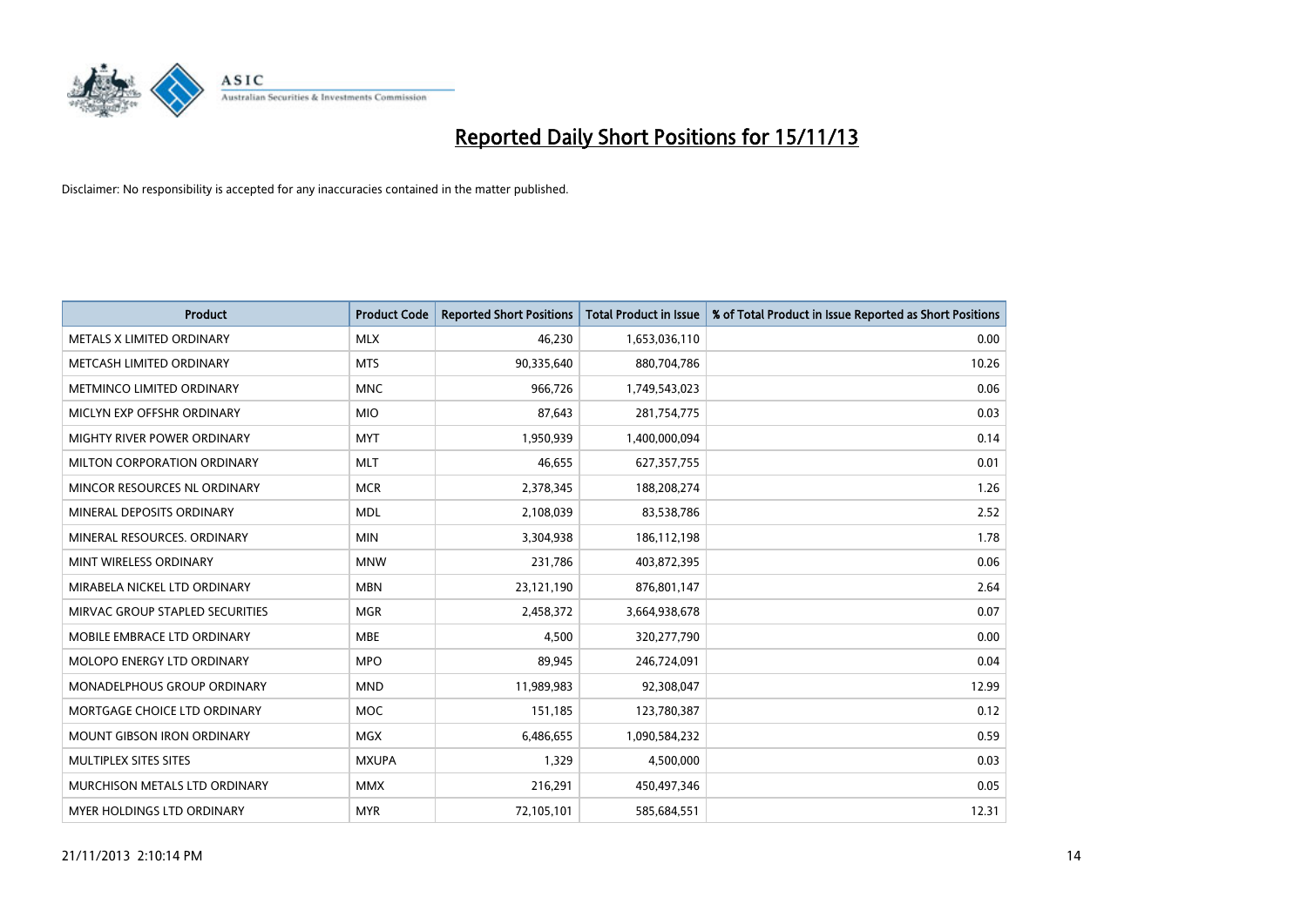

| <b>Product</b>                  | <b>Product Code</b> | <b>Reported Short Positions</b> | <b>Total Product in Issue</b> | % of Total Product in Issue Reported as Short Positions |
|---------------------------------|---------------------|---------------------------------|-------------------------------|---------------------------------------------------------|
| <b>MYSTATE LIMITED ORDINARY</b> | <b>MYS</b>          | 9,342                           | 87,177,445                    | 0.01                                                    |
| NANOSONICS LIMITED ORDINARY     | <b>NAN</b>          | 71,191                          | 262,822,463                   | 0.03                                                    |
| NATIONAL AUST. BANK ORDINARY    | <b>NAB</b>          | 8,129,304                       | 2,349,453,562                 | 0.35                                                    |
| NAVITAS LIMITED ORDINARY        | <b>NVT</b>          | 3,582,386                       | 375,416,910                   | 0.95                                                    |
| NEON ENERGY LIMITED ORDINARY    | <b>NEN</b>          | 1,986,420                       | 553,037,848                   | 0.36                                                    |
| NEUREN PHARMACEUT, ORDINARY     | <b>NEU</b>          | 13,761                          | 1,471,220,056                 | 0.00                                                    |
| NEW HOPE CORPORATION ORDINARY   | <b>NHC</b>          | 749,151                         | 830,715,225                   | 0.09                                                    |
| NEW STANDARD ENERGY ORDINARY    | <b>NSE</b>          | 322,032                         | 305,331,847                   | 0.11                                                    |
| NEWCREST MINING ORDINARY        | <b>NCM</b>          | 8,375,740                       | 766,510,971                   | 1.09                                                    |
| NEWS CORP A NON-VOTING CDI      | <b>NWSLV</b>        | 2,294,158                       | 4,200,421                     | 54.62                                                   |
| NEWS CORP B VOTING CDI          | <b>NWS</b>          | 2,309,749                       | 23,771,818                    | 9.72                                                    |
| NEWSAT LIMITED ORDINARY         | <b>NWT</b>          | 47,639                          | 591,460,931                   | 0.01                                                    |
| NEXTDC LIMITED ORDINARY         | <b>NXT</b>          | 7,698,278                       | 192,904,486                   | 3.99                                                    |
| NEXUS ENERGY LIMITED ORDINARY   | <b>NXS</b>          | 14,256,148                      | 1,330,219,459                 | 1.07                                                    |
| NIB HOLDINGS LIMITED ORDINARY   | <b>NHF</b>          | 4,094,056                       | 439,004,182                   | 0.93                                                    |
| NIDO PETROLEUM ORDINARY         | <b>NDO</b>          | 542,402                         | 2,046,650,968                 | 0.03                                                    |
| NOBLE MINERAL RES ORDINARY      | <b>NMG</b>          | 2,365,726                       | 666,397,952                   | 0.36                                                    |
| NORTHERN IRON LTD ORDINARY      | <b>NFE</b>          | 922,658                         | 484,405,314                   | 0.19                                                    |
| NORTHERN STAR ORDINARY          | <b>NST</b>          | 2,877,083                       | 424,279,762                   | 0.68                                                    |
| NRW HOLDINGS LIMITED ORDINARY   | <b>NWH</b>          | 13,950,877                      | 278,888,011                   | 5.00                                                    |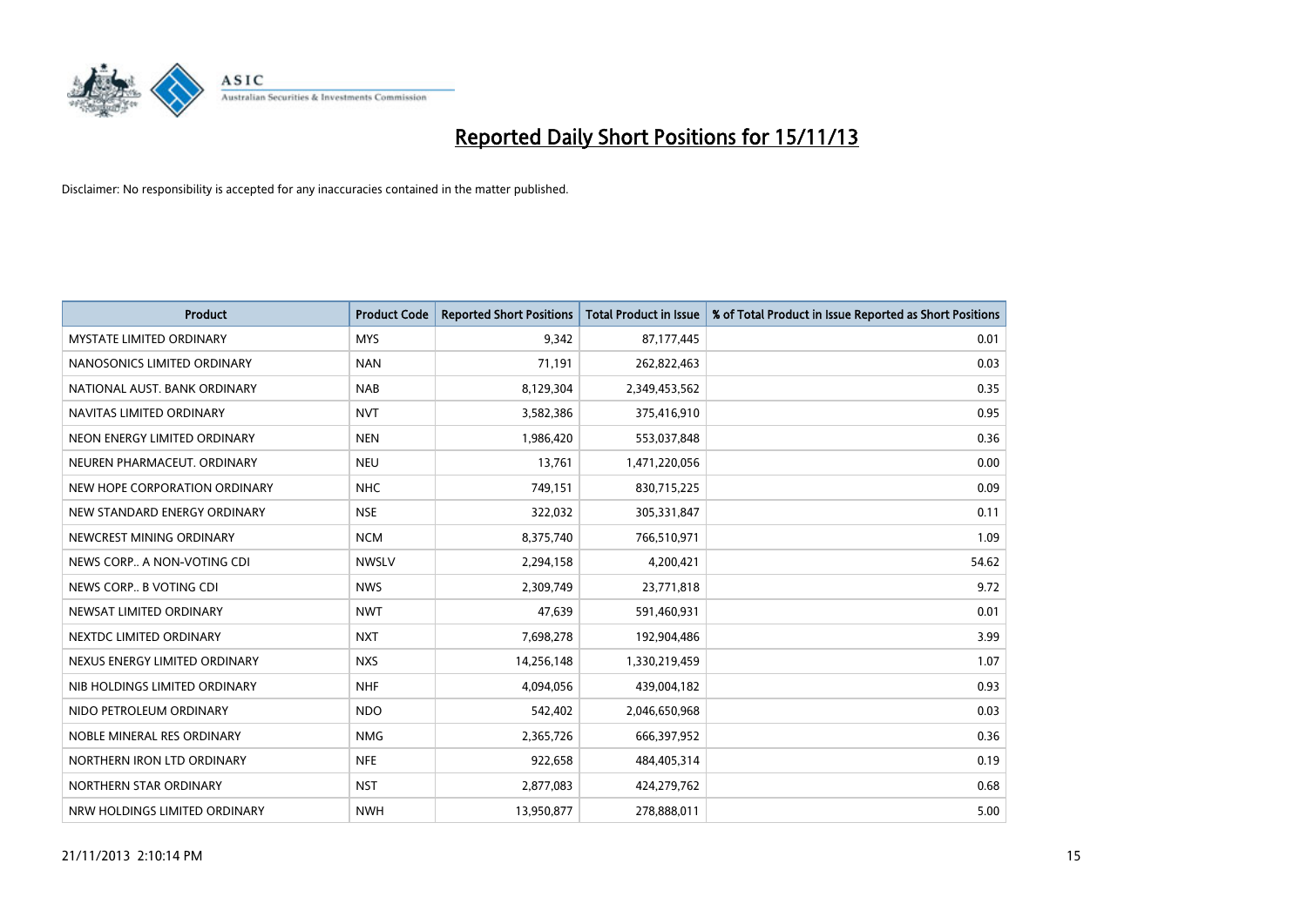

| <b>Product</b>                        | <b>Product Code</b> | <b>Reported Short Positions</b> | <b>Total Product in Issue</b> | % of Total Product in Issue Reported as Short Positions |
|---------------------------------------|---------------------|---------------------------------|-------------------------------|---------------------------------------------------------|
| NUCOAL RESOURCES LTD ORDINARY         | <b>NCR</b>          | 90,001                          | 768,612,354                   | 0.01                                                    |
| NUFARM LIMITED ORDINARY               | <b>NUF</b>          | 14,504,540                      | 263,335,277                   | 5.51                                                    |
| OAKTON LIMITED ORDINARY               | <b>OKN</b>          | 28,744                          | 89,968,985                    | 0.03                                                    |
| OCEANAGOLD CORP. CHESS DEPOSITARY INT | <b>OGC</b>          | 1,172,625                       | 293,587,920                   | 0.40                                                    |
| OIL SEARCH LTD ORDINARY               | OSH                 | 4,598,538                       | 1,343,361,150                 | 0.34                                                    |
| OM HOLDINGS LIMITED ORDINARY          | <b>OMH</b>          | 2,611,595                       | 733,423,337                   | 0.36                                                    |
| ORICA LIMITED ORDINARY                | ORI                 | 10,215,189                      | 368,203,632                   | 2.77                                                    |
| ORIGIN ENERGY ORDINARY                | ORG                 | 7,794,262                       | 1,101,226,425                 | 0.71                                                    |
| OROCOBRE LIMITED ORDINARY             | ORE                 | 1,981,596                       | 117,745,140                   | 1.68                                                    |
| OROTONGROUP LIMITED ORDINARY          | ORL                 | 437,843                         | 40,880,902                    | 1.07                                                    |
| OZ MINERALS ORDINARY                  | OZL                 | 13,120,013                      | 303,470,022                   | 4.32                                                    |
| OZFOREX GROUP LTD ORDINARY            | <b>OFX</b>          | 80,871                          | 240,000,000                   | 0.03                                                    |
| PACIFIC BRANDS ORDINARY               | <b>PBG</b>          | 8,101,522                       | 912,915,695                   | 0.89                                                    |
| PALADIN ENERGY LTD ORDINARY           | <b>PDN</b>          | 91,512,613                      | 963,332,074                   | 9.50                                                    |
| PANAUST LIMITED ORDINARY              | <b>PNA</b>          | 3,122,610                       | 619,765,589                   | 0.50                                                    |
| PANORAMIC RESOURCES ORDINARY          | PAN                 | 2,128,934                       | 295,085,132                   | 0.72                                                    |
| PANTERRA GOLD LTD ORDINARY            | PGI                 | $\mathbf{1}$                    | 761,580,455                   | 0.00                                                    |
| PAPERLINX LIMITED ORDINARY            | <b>PPX</b>          | 48,101                          | 609,280,761                   | 0.01                                                    |
| PAPILLON RES LTD ORDINARY             | PIR                 | 6,261,107                       | 338,844,210                   | 1.85                                                    |
| PATTIES FOODS LTD ORDINARY            | PFL                 | 27,864                          | 139,065,639                   | 0.02                                                    |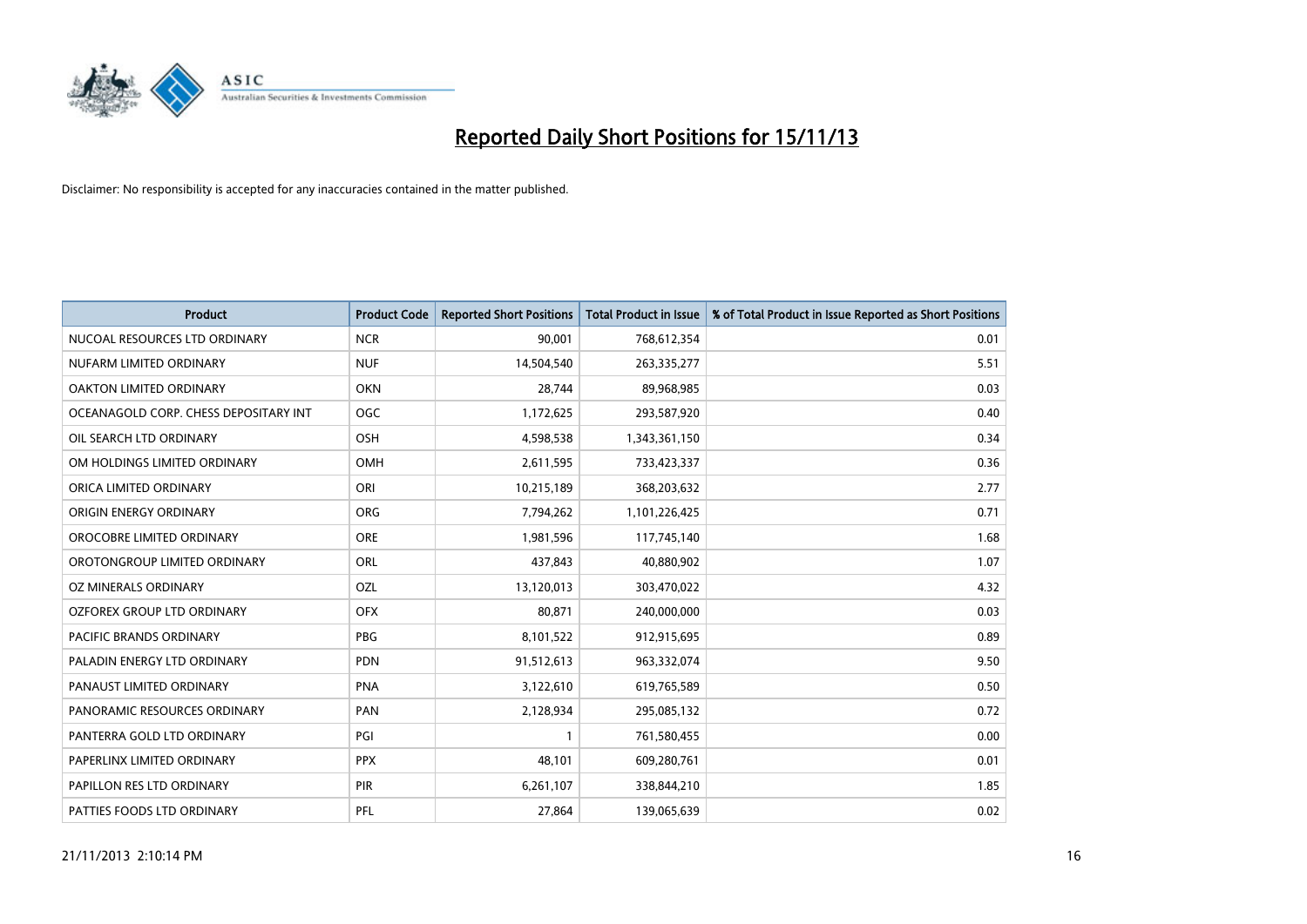

| <b>Product</b>                      | <b>Product Code</b> | <b>Reported Short Positions</b> | <b>Total Product in Issue</b> | % of Total Product in Issue Reported as Short Positions |
|-------------------------------------|---------------------|---------------------------------|-------------------------------|---------------------------------------------------------|
| PEET LIMITED ORDINARY               | <b>PPC</b>          | 398,127                         | 433,389,348                   | 0.09                                                    |
| PENINSULA ENERGY LTD ORDINARY       | <b>PEN</b>          | $\mathbf{1}$                    | 3,041,270,895                 | 0.00                                                    |
| PERILYA LIMITED ORDINARY            | <b>PEM</b>          | 1,528                           | 769,316,426                   | 0.00                                                    |
| PERPETUAL LIMITED ORDINARY          | PPT                 | 2,439,381                       | 42,002,824                    | 5.81                                                    |
| PERSEUS MINING LTD ORDINARY         | PRU                 | 8,451,958                       | 457,962,088                   | 1.85                                                    |
| PHARMAXIS LTD ORDINARY              | <b>PXS</b>          | 2,782,834                       | 309,017,869                   | 0.90                                                    |
| PLATINUM ASSET ORDINARY             | <b>PTM</b>          | 1,686,680                       | 578,655,695                   | 0.29                                                    |
| PLATINUM AUSTRALIA ORDINARY         | <b>PLA</b>          | 836,127                         | 504,968,043                   | 0.17                                                    |
| PMI GOLD CORP CDI 1:1               | <b>PVM</b>          | 247,817                         | 161,862,160                   | 0.15                                                    |
| <b>PMP LIMITED ORDINARY</b>         | <b>PMP</b>          | 1,703,762                       | 323,781,124                   | 0.53                                                    |
| PRANA BIOTECHNOLOGY ORDINARY        | PBT                 | 479,572                         | 416,026,146                   | 0.12                                                    |
| PREMIER INVESTMENTS ORDINARY        | <b>PMV</b>          | 1,098,379                       | 155,314,874                   | 0.71                                                    |
| PRIMA BIOMED LTD ORDINARY           | <b>PRR</b>          | 44,394                          | 1,228,709,341                 | 0.00                                                    |
| PRIMARY HEALTH CARE ORDINARY        | <b>PRY</b>          | 18,569,239                      | 504,956,647                   | 3.68                                                    |
| PRIME MEDIA GRP LTD ORDINARY        | <b>PRT</b>          | 1,193,365                       | 366,330,303                   | 0.33                                                    |
| PROGRAMMED ORDINARY                 | <b>PRG</b>          | 219,966                         | 118,229,190                   | 0.19                                                    |
| <b>QANTAS AIRWAYS ORDINARY</b>      | QAN                 | 31,897,883                      | 2,196,330,250                 | 1.45                                                    |
| <b>OBE INSURANCE GROUP ORDINARY</b> | <b>OBE</b>          | 15,611,288                      | 1,226,855,950                 | 1.27                                                    |
| ORXPHARMA LTD ORDINARY              | <b>QRX</b>          | 224,467                         | 144,785,606                   | 0.16                                                    |
| <b>QUBE HOLDINGS LTD ORDINARY</b>   | <b>QUB</b>          | 13,452,044                      | 931,433,499                   | 1.44                                                    |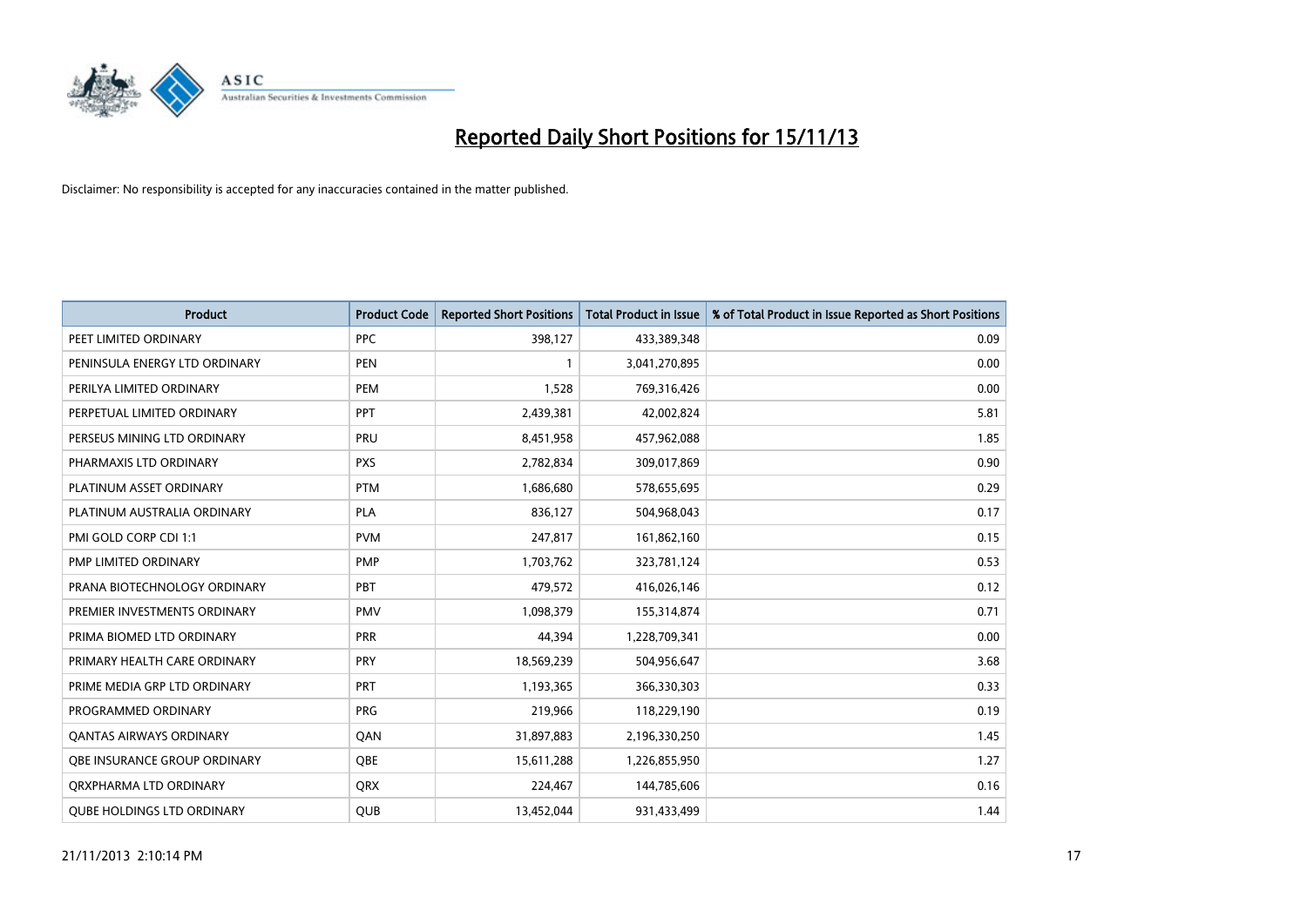

| <b>Product</b>                      | <b>Product Code</b> | <b>Reported Short Positions</b> | <b>Total Product in Issue</b> | % of Total Product in Issue Reported as Short Positions |
|-------------------------------------|---------------------|---------------------------------|-------------------------------|---------------------------------------------------------|
| RAMELIUS RESOURCES ORDINARY         | <b>RMS</b>          | 169,047                         | 364,440,380                   | 0.05                                                    |
| RAMSAY HEALTH CARE ORDINARY         | <b>RHC</b>          | 2,208,892                       | 202,081,252                   | 1.09                                                    |
| <b>RCR TOMLINSON ORDINARY</b>       | <b>RCR</b>          | 1,631,992                       | 136,696,590                   | 1.19                                                    |
| <b>REA GROUP ORDINARY</b>           | <b>REA</b>          | 905,705                         | 131,714,699                   | 0.69                                                    |
| <b>RECKON LIMITED ORDINARY</b>      | <b>RKN</b>          | 112,947                         | 128,103,484                   | 0.09                                                    |
| <b>RED 5 LIMITED ORDINARY</b>       | <b>RED</b>          | 170,227                         | 759,451,008                   | 0.02                                                    |
| <b>RED FORK ENERGY ORDINARY</b>     | <b>RFE</b>          | 4,253,764                       | 499,551,719                   | 0.85                                                    |
| REDBANK ENERGY LTD ORDINARY         | <b>AEJ</b>          | 13                              | 786,287                       | 0.00                                                    |
| REECE AUSTRALIA LTD. ORDINARY       | <b>REH</b>          | 416                             | 99,600,000                    | 0.00                                                    |
| <b>REED RESOURCES LTD ORDINARY</b>  | <b>RDR</b>          | 50,000                          | 523,453,895                   | 0.01                                                    |
| <b>REGIS RESOURCES ORDINARY</b>     | <b>RRL</b>          | 7,923,891                       | 479,664,098                   | 1.65                                                    |
| RESMED INC CDI 10:1                 | <b>RMD</b>          | 12,756,253                      | 1,420,542,770                 | 0.90                                                    |
| RESOLUTE MINING ORDINARY            | <b>RSG</b>          | 9,231,242                       | 640,994,224                   | 1.44                                                    |
| RESOURCE EQUIP LTD ORDINARY         | <b>RQL</b>          | 5,000                           | 249,065,471                   | 0.00                                                    |
| <b>RESOURCE GENERATION ORDINARY</b> | <b>RES</b>          | 224,300                         | 569,396,004                   | 0.04                                                    |
| RETAIL FOOD GROUP ORDINARY          | <b>RFG</b>          | 2,880,668                       | 142,706,772                   | 2.02                                                    |
| REX MINERALS LIMITED ORDINARY       | <b>RXM</b>          | 3,227,490                       | 188,907,284                   | 1.71                                                    |
| RHG LIMITED ORDINARY                | <b>RHG</b>          | 1,085                           | 308,483,177                   | 0.00                                                    |
| <b>RIALTO ENERGY ORDINARY</b>       | <b>RIA</b>          | 41                              | 1,155,765,100                 | 0.00                                                    |
| RIDLEY CORPORATION ORDINARY         | <b>RIC</b>          | 132,776                         | 307,817,071                   | 0.04                                                    |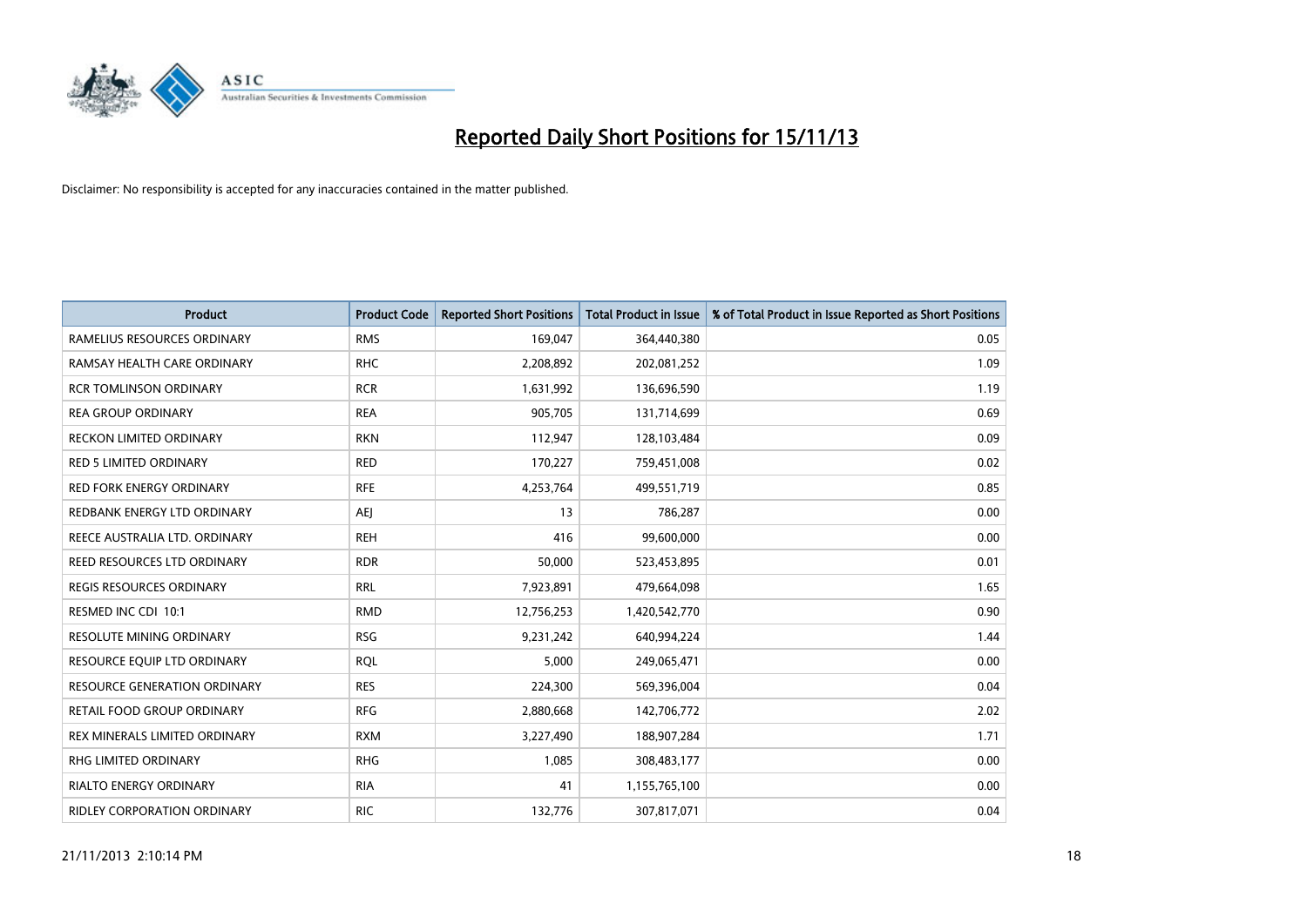

| <b>Product</b>                               | <b>Product Code</b> | <b>Reported Short Positions</b> | <b>Total Product in Issue</b> | % of Total Product in Issue Reported as Short Positions |
|----------------------------------------------|---------------------|---------------------------------|-------------------------------|---------------------------------------------------------|
| RIO TINTO LIMITED ORDINARY                   | <b>RIO</b>          | 4,875,418                       | 435,758,720                   | 1.12                                                    |
| ROBUST RESOURCES ORDINARY                    | <b>ROL</b>          | 4,000                           | 102,830,646                   | 0.00                                                    |
| ROC OIL COMPANY ORDINARY                     | <b>ROC</b>          | 1,209,768                       | 683,235,552                   | 0.18                                                    |
| ROYAL WOLF HOLDINGS ORDINARY                 | <b>RWH</b>          | 189,393                         | 100,387,052                   | 0.19                                                    |
| <b>RURALCO HOLDINGS ORDINARY</b>             | <b>RHL</b>          | 1,456                           | 55,019,284                    | 0.00                                                    |
| SAI GLOBAL LIMITED ORDINARY                  | SAI                 | 6,823,324                       | 210,730,820                   | 3.24                                                    |
| SALMAT LIMITED ORDINARY                      | <b>SLM</b>          | 998                             | 159,812,799                   | 0.00                                                    |
| SAMSON OIL & GAS LTD ORDINARY                | SSN                 | 1,762,000                       | 2,547,627,193                 | 0.07                                                    |
| SANDFIRE RESOURCES ORDINARY                  | <b>SFR</b>          | 1,331,764                       | 155,640,968                   | 0.86                                                    |
| SANTOS LTD ORDINARY                          | <b>STO</b>          | 3,606,690                       | 970,207,078                   | 0.37                                                    |
| SARACEN MINERAL ORDINARY                     | <b>SAR</b>          | 3,314,515                       | 595,263,186                   | 0.56                                                    |
| <b>SCA PROPERTY GROUP STAPLED SECURITIES</b> | SCP                 | 35,612,768                      | 642,417,140                   | 5.54                                                    |
| SEDGMAN LIMITED ORDINARY                     | <b>SDM</b>          | 374,056                         | 223,224,636                   | 0.17                                                    |
| SEEK LIMITED ORDINARY                        | <b>SEK</b>          | 12,986,026                      | 339,132,780                   | 3.83                                                    |
| SELECT HARVESTS ORDINARY                     | SHV                 | 48,013                          | 57,815,720                    | 0.08                                                    |
| SENEX ENERGY LIMITED ORDINARY                | SXY                 | 5,383,167                       | 1,144,008,917                 | 0.47                                                    |
| SERVICE STREAM ORDINARY                      | SSM                 | 100                             | 283,418,867                   | 0.00                                                    |
| SEVEN GROUP HOLDINGS ORDINARY                | <b>SVW</b>          | 4,783,411                       | 308,160,281                   | 1.55                                                    |
| SEVEN WEST MEDIA LTD ORDINARY                | <b>SWM</b>          | 6,947,131                       | 999,160,872                   | 0.70                                                    |
| SIGMA PHARMACEUTICAL ORDINARY                | <b>SIP</b>          | 3,124,121                       | 1,125,275,419                 | 0.28                                                    |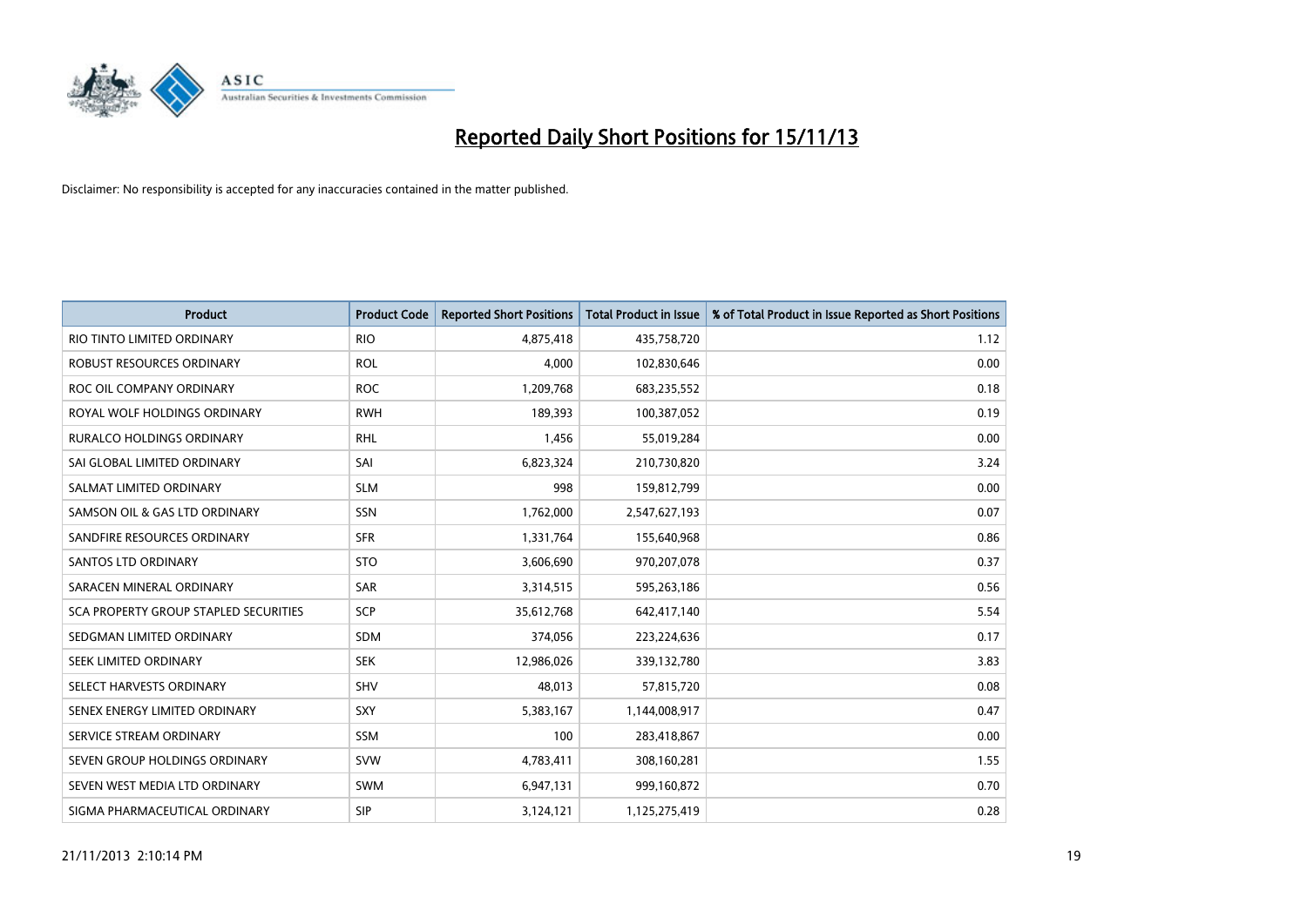

| <b>Product</b>                           | <b>Product Code</b> | <b>Reported Short Positions</b> | <b>Total Product in Issue</b> | % of Total Product in Issue Reported as Short Positions |
|------------------------------------------|---------------------|---------------------------------|-------------------------------|---------------------------------------------------------|
| SILEX SYSTEMS ORDINARY                   | <b>SLX</b>          | 2,623,096                       | 170,252,909                   | 1.54                                                    |
| SILVER CHEF LIMITED ORDINARY             | <b>SIV</b>          | 1,328                           | 29,333,629                    | 0.00                                                    |
| SILVER LAKE RESOURCE ORDINARY            | <b>SLR</b>          | 16,661,820                      | 437,594,758                   | 3.81                                                    |
| SIMS METAL MGMT LTD ORDINARY             | <b>SGM</b>          | 13,035,471                      | 204,343,252                   | 6.38                                                    |
| SINGAPORE TELECOMM. CHESS DEPOSITARY INT | SGT                 | 2,659,556                       | 155,334,918                   | 1.71                                                    |
| SIRIUS RESOURCES NL ORDINARY             | <b>SIR</b>          | 6,939,227                       | 261,930,167                   | 2.65                                                    |
| SIRTEX MEDICAL ORDINARY                  | <b>SRX</b>          | 472,408                         | 56,108,439                    | 0.84                                                    |
| SKILLED GROUP LTD ORDINARY               | <b>SKE</b>          | 5,627,221                       | 233,871,364                   | 2.41                                                    |
| <b>SKY NETWORK ORDINARY</b>              | <b>SKT</b>          | 13,584                          | 389,139,785                   | 0.00                                                    |
| SKYCITY ENT GRP LTD ORDINARY             | <b>SKC</b>          | 1,250,886                       | 580,016,676                   | 0.22                                                    |
| <b>SLATER &amp; GORDON ORDINARY</b>      | SGH                 | 68,154                          | 201,758,096                   | 0.03                                                    |
| SMS MANAGEMENT. ORDINARY                 | <b>SMX</b>          | 3,377,734                       | 70,099,763                    | 4.82                                                    |
| SONIC HEALTHCARE ORDINARY                | SHL                 | 4,790,272                       | 400,511,056                   | 1.20                                                    |
| SOUL PATTINSON (W.H) ORDINARY            | SOL                 | 91,244                          | 239,395,320                   | 0.04                                                    |
| SOUTH BOULDER MINES ORDINARY             | <b>STB</b>          | 1                               | 127,952,826                   | 0.00                                                    |
| SP AUSNET STAPLED SECURITIES             | <b>SPN</b>          | 31,284,777                      | 3,376,325,523                 | 0.93                                                    |
| SPARK INFRASTRUCTURE STAPLED NOTE & UNIT | SKI                 | 47,728,251                      | 1,326,734,264                 | 3.60                                                    |
| SPDR 200 FUND ETF UNITS                  | <b>STW</b>          | 93,997                          | 43,778,688                    | 0.21                                                    |
| SPDR 200 RESOURCES ETF UNITS             | <b>OZR</b>          | 66,188                          | 1,501,132                     | 4.41                                                    |
| SPDR SMALL ORDS ETF UNITS                | SSO                 | 199,018                         | 800,855                       | 24.85                                                   |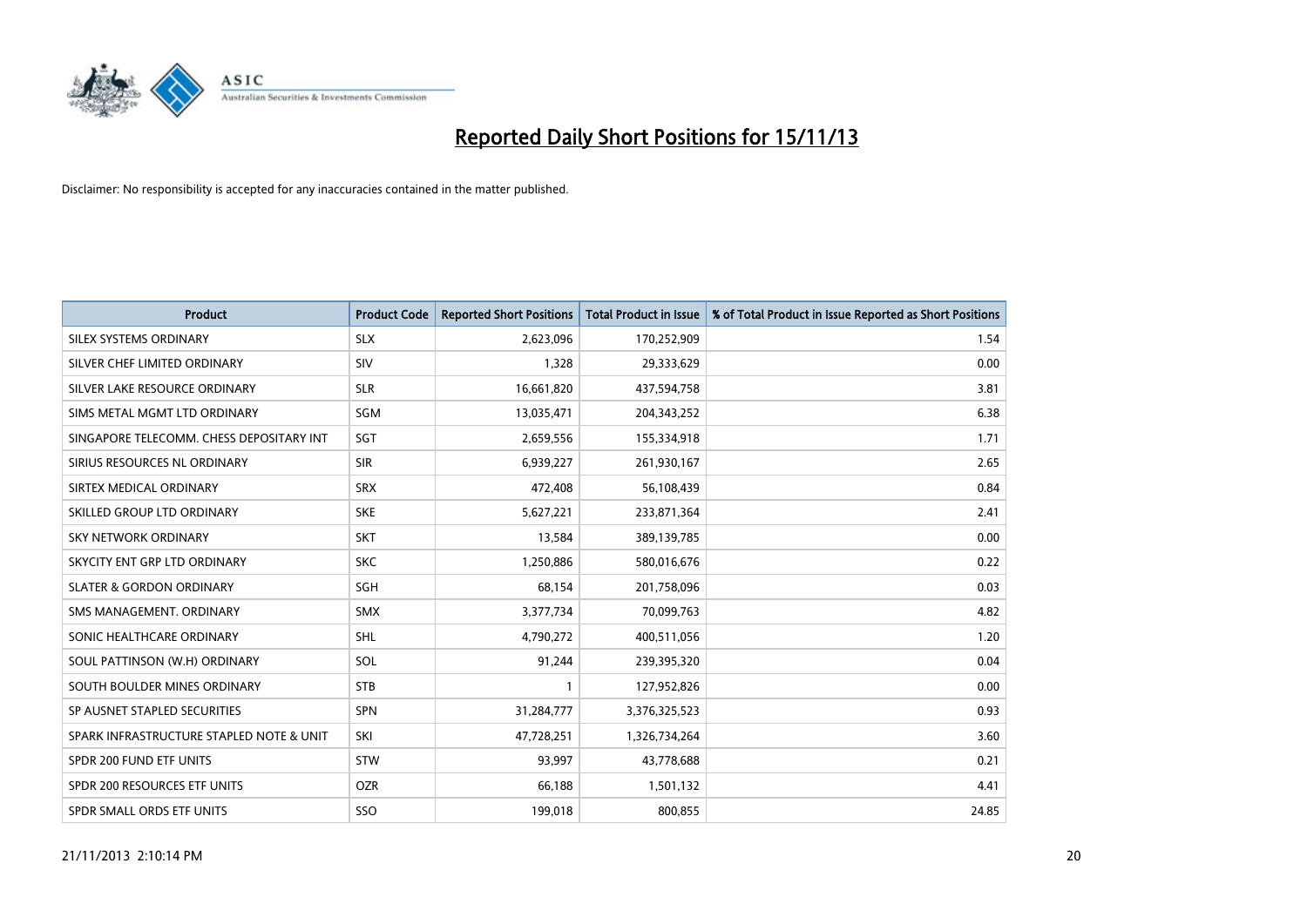

| <b>Product</b>                   | <b>Product Code</b> | <b>Reported Short Positions</b> | <b>Total Product in Issue</b> | % of Total Product in Issue Reported as Short Positions |
|----------------------------------|---------------------|---------------------------------|-------------------------------|---------------------------------------------------------|
| SPECIALTY FASHION ORDINARY       | <b>SFH</b>          | 50,869                          | 192,236,121                   | 0.03                                                    |
| ST BARBARA LIMITED ORDINARY      | <b>SBM</b>          | 11,539,945                      | 488,074,077                   | 2.36                                                    |
| STARPHARMA HOLDINGS ORDINARY     | SPL                 | 14,871,552                      | 284,164,948                   | 5.23                                                    |
| STEADFAST GROUP LTD ORDINARY     | <b>SDF</b>          | 198,038                         | 500,873,408                   | 0.04                                                    |
| STH CRS ELECT ENGNR ORDINARY     | <b>SXE</b>          | 6,935                           | 161,523,129                   | 0.00                                                    |
| STHN CROSS MEDIA ORDINARY        | SXL                 | 9,137,148                       | 705,099,800                   | 1.30                                                    |
| STOCKLAND UNITS/ORD STAPLED      | SGP                 | 14,353,084                      | 2,305,750,747                 | 0.62                                                    |
| STRAITS RES LTD. ORDINARY        | <b>SRQ</b>          | 31,522                          | 1,164,150,159                 | 0.00                                                    |
| STRIKE ENERGY LTD ORDINARY       | <b>STX</b>          | 5,000                           | 706,519,664                   | 0.00                                                    |
| STW COMMUNICATIONS ORDINARY      | SGN                 | 1,462,668                       | 403,828,512                   | 0.36                                                    |
| SUNCORP GROUP LTD ORDINARY       | <b>SUN</b>          | 3,555,594                       | 1,286,600,980                 | 0.28                                                    |
| SUNDANCE ENERGY ORDINARY         | <b>SEA</b>          | 706,466                         | 462,611,982                   | 0.15                                                    |
| SUNDANCE RESOURCES ORDINARY      | SDL                 | 60,199,614                      | 3,073,110,985                 | 1.96                                                    |
| SUNLAND GROUP LTD ORDINARY       | <b>SDG</b>          | 55,248                          | 181,710,087                   | 0.03                                                    |
| SUPER RET REP LTD ORDINARY       | SUL                 | 1,286,810                       | 196,731,620                   | 0.65                                                    |
| SYD AIRPORT STAPLED US PROHIBIT. | <b>SYD</b>          | 22,112,708                      | 2,194,322,759                 | 1.01                                                    |
| SYRAH RESOURCES ORDINARY         | <b>SYR</b>          | 2,438,459                       | 148,410,123                   | 1.64                                                    |
| TABCORP HOLDINGS LTD ORDINARY    | <b>TAH</b>          | 21,144,816                      | 754,274,706                   | 2.80                                                    |
| TANAMI GOLD NL ORDINARY          | <b>TAM</b>          | 178,918                         | 587,548,523                   | 0.03                                                    |
| TAP OIL LIMITED ORDINARY         | <b>TAP</b>          | 182,424                         | 241,608,606                   | 0.08                                                    |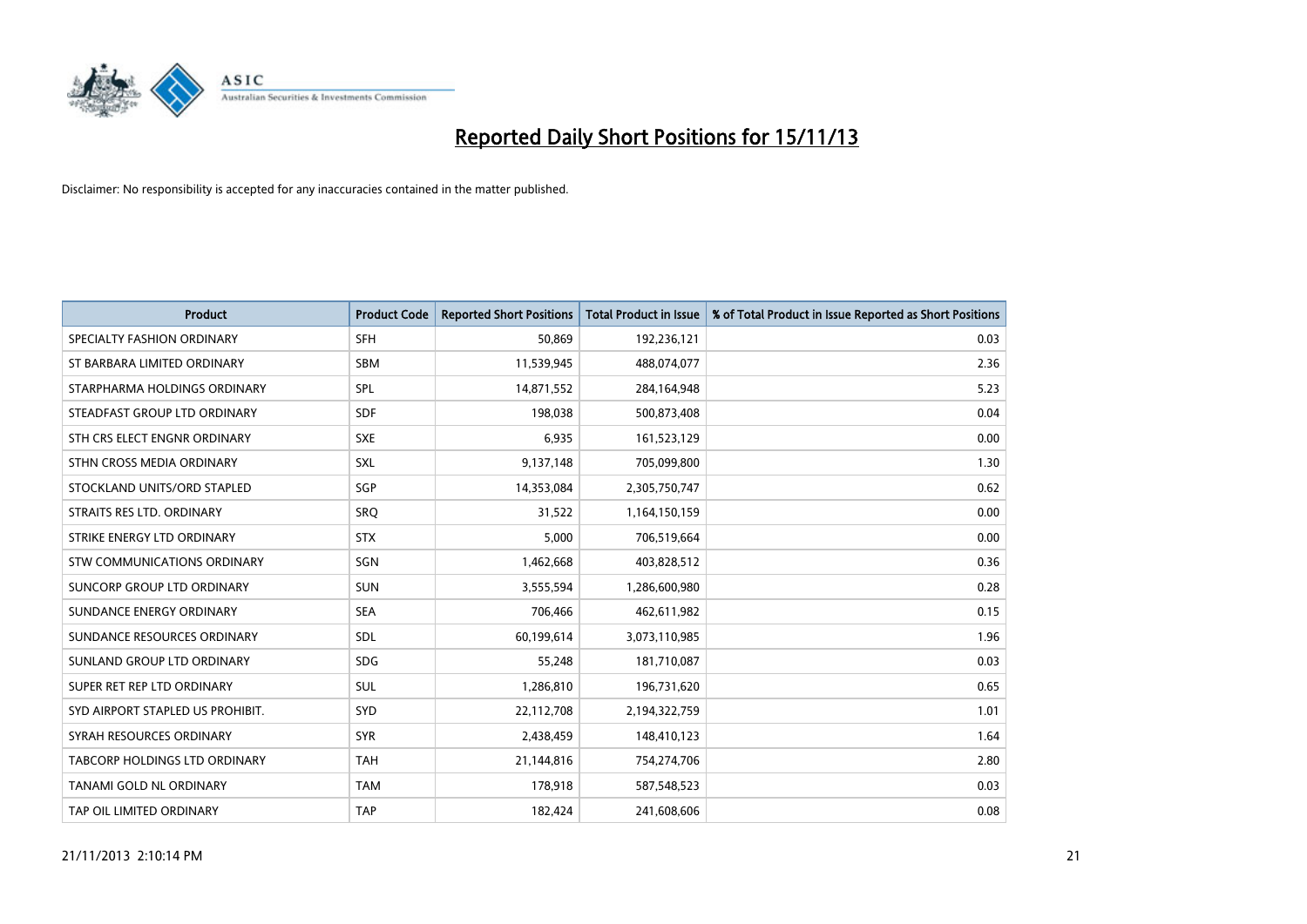

| <b>Product</b>                       | <b>Product Code</b> | <b>Reported Short Positions</b> | <b>Total Product in Issue</b> | % of Total Product in Issue Reported as Short Positions |
|--------------------------------------|---------------------|---------------------------------|-------------------------------|---------------------------------------------------------|
| TASSAL GROUP LIMITED ORDINARY        | <b>TGR</b>          | 52,148                          | 146,507,029                   | 0.04                                                    |
| TATTS GROUP LTD ORDINARY             | <b>TTS</b>          | 11,475,346                      | 1,416,867,821                 | 0.81                                                    |
| TELECOM CORPORATION ORDINARY         | <b>TEL</b>          | 5,449,451                       | 1,822,303,137                 | 0.30                                                    |
| TELSTRA CORPORATION, ORDINARY        | <b>TLS</b>          | 10,851,407                      | 12,443,074,357                | 0.09                                                    |
| TEN NETWORK HOLDINGS ORDINARY        | <b>TEN</b>          | 141,655,177                     | 2,586,970,845                 | 5.48                                                    |
| TERANGA GOLD CORP CDI 1:1            | <b>TGZ</b>          | 959,512                         | 171,381,816                   | 0.56                                                    |
| TFS CORPORATION LTD ORDINARY         | <b>TFC</b>          | 133,719                         | 282,157,408                   | 0.05                                                    |
| THE REJECT SHOP ORDINARY             | <b>TRS</b>          | 2,149,543                       | 28,826,248                    | 7.46                                                    |
| THORN GROUP LIMITED ORDINARY         | <b>TGA</b>          | 59,281                          | 148,897,155                   | 0.04                                                    |
| TIGER RESOURCES ORDINARY             | <b>TGS</b>          | 4,396,554                       | 774,770,269                   | 0.57                                                    |
| TITAN ENERGY SERVICE ORDINARY        | <b>TTN</b>          | 73,625                          | 48,866,894                    | 0.15                                                    |
| TOLL HOLDINGS LTD ORDINARY           | <b>TOL</b>          | 26,796,774                      | 717,133,875                   | 3.74                                                    |
| TORO ENERGY LIMITED ORDINARY         | <b>TOE</b>          | 139,845                         | 1,041,936,676                 | 0.01                                                    |
| <b>TOX FREE SOLUTIONS ORDINARY</b>   | <b>TOX</b>          | 1,288,272                       | 133,222,359                   | 0.97                                                    |
| TPG TELECOM LIMITED ORDINARY         | <b>TPM</b>          | 2,485,736                       | 793,808,141                   | 0.31                                                    |
| TRADE ME GROUP ORDINARY              | <b>TME</b>          | 571,058                         | 396,261,129                   | 0.14                                                    |
| TRANSFIELD SERVICES ORDINARY         | <b>TSE</b>          | 42,946,083                      | 512,457,716                   | 8.38                                                    |
| TRANSPACIFIC INDUST, ORDINARY        | <b>TPI</b>          | 24,346,348                      | 1,578,563,490                 | 1.54                                                    |
| TRANSURBAN GROUP TRIPLE STAPLED SEC. | <b>TCL</b>          | 2,932,477                       | 1,485,500,376                 | 0.20                                                    |
| TREASURY GROUP ORDINARY              | <b>TRG</b>          | 25,914                          | 23,070,755                    | 0.11                                                    |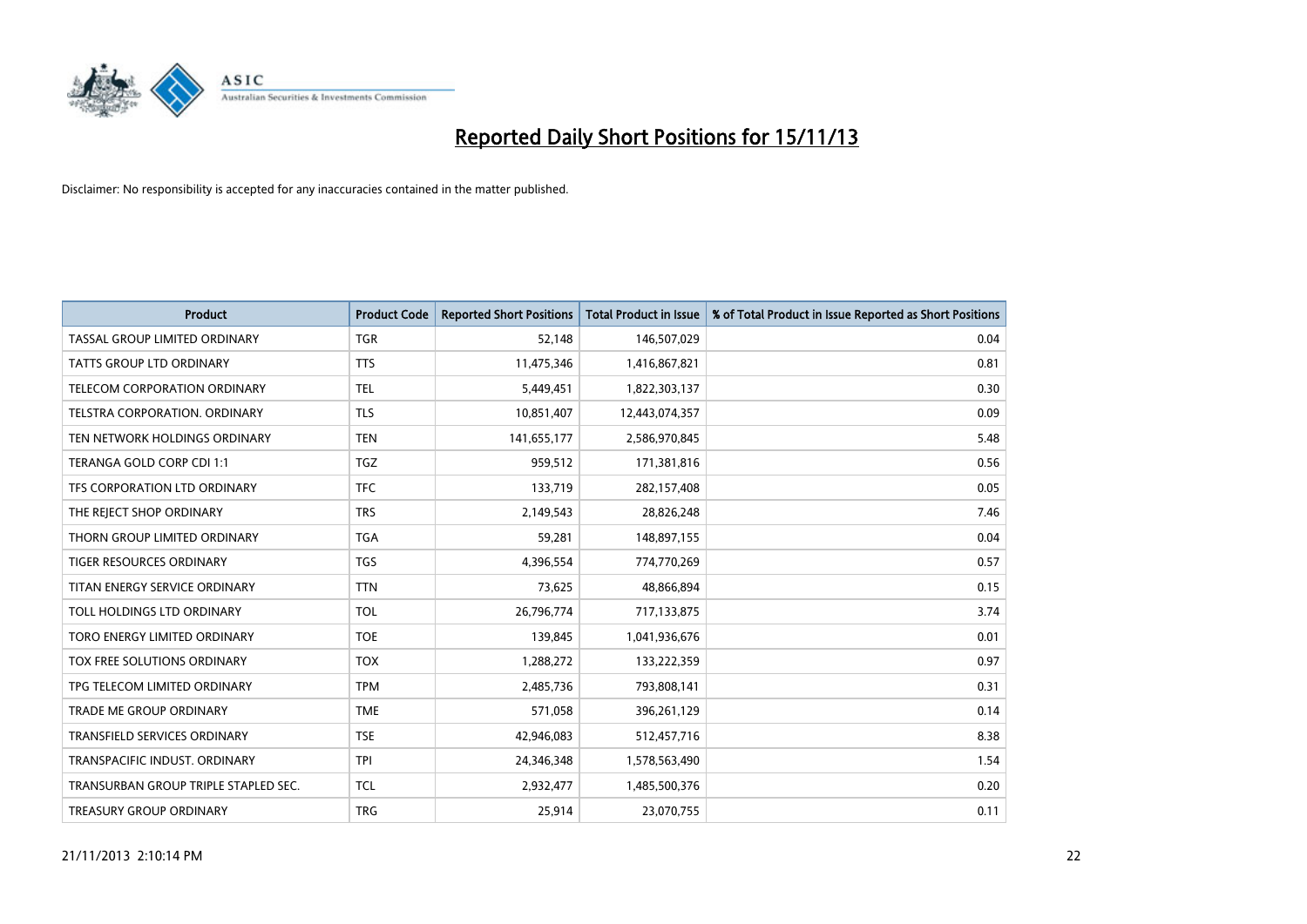

| <b>Product</b>                          | <b>Product Code</b> | <b>Reported Short Positions</b> | <b>Total Product in Issue</b> | % of Total Product in Issue Reported as Short Positions |
|-----------------------------------------|---------------------|---------------------------------|-------------------------------|---------------------------------------------------------|
| TREASURY WINE ESTATE ORDINARY           | <b>TWE</b>          | 30,511,370                      | 647,227,144                   | 4.71                                                    |
| TROY RESOURCES LTD ORDINARY             | <b>TRY</b>          | 353,372                         | 167,730,292                   | 0.21                                                    |
| TWENTY-FIRST FOX INC A NON-VOTING CDI   | <b>FOXLV</b>        | 1,128,057                       | 15,860,144                    | 7.11                                                    |
| TWENTY-FIRST FOX INC B VOTING CDI       | <b>FOX</b>          | 891,712                         | 209,205,592                   | 0.43                                                    |
| <b>UGL LIMITED ORDINARY</b>             | UGL                 | 18,244,194                      | 166,511,240                   | 10.96                                                   |
| UNILIFE CORPORATION CDI 6:1             | <b>UNS</b>          | 1,570,762                       | 284,039,004                   | 0.55                                                    |
| UXC LIMITED ORDINARY                    | <b>UXC</b>          | 934,786                         | 315,397,202                   | 0.30                                                    |
| <b>VENTURE MINERALS ORDINARY</b>        | <b>VMS</b>          | 193,000                         | 287,320,170                   | 0.07                                                    |
| <b>VILLAGE ROADSHOW LTD ORDINARY</b>    | <b>VRL</b>          | 380,437                         | 159,486,203                   | 0.24                                                    |
| VIRGIN AUS HLDG LTD ORDINARY            | <b>VAH</b>          | 129,172,768                     | 2,589,840,317                 | 4.99                                                    |
| <b>VIRTUS HEALTH LTD ORDINARY</b>       | <b>VRT</b>          | 4,011                           | 79,536,601                    | 0.01                                                    |
| VISION EYE INSTITUTE ORDINARY           | <b>VEI</b>          | 247,060                         | 160,657,741                   | 0.15                                                    |
| WAM CAPITAL LIMITED ORDINARY            | <b>WAM</b>          | 342                             | 335,818,987                   | 0.00                                                    |
| WATERMARK FUND LTD ORDINARY             | <b>WMK</b>          | 7,415                           | 70,541,126                    | 0.01                                                    |
| <b>WATPAC LIMITED ORDINARY</b>          | <b>WTP</b>          | 190                             | 184,332,526                   | 0.00                                                    |
| <b>WEBJET LIMITED ORDINARY</b>          | <b>WEB</b>          | 1,361,543                       | 79,397,959                    | 1.71                                                    |
| WESFARMERS LIMITED DEFERRED SETTLEMENT  | WESDA               | 29,926,935                      | 994,208,011                   | 3.01                                                    |
| WESFARMERS LIMITED PART PROTECT DEF SET | WESDC               | 27,633                          | 148,636,387                   | 0.02                                                    |
| WESTERN AREAS LTD ORDINARY              | <b>WSA</b>          | 20,622,224                      | 196,862,806                   | 10.48                                                   |
| WESTERN DESERT RES. ORDINARY            | <b>WDR</b>          | 3,440,037                       | 440,569,723                   | 0.78                                                    |